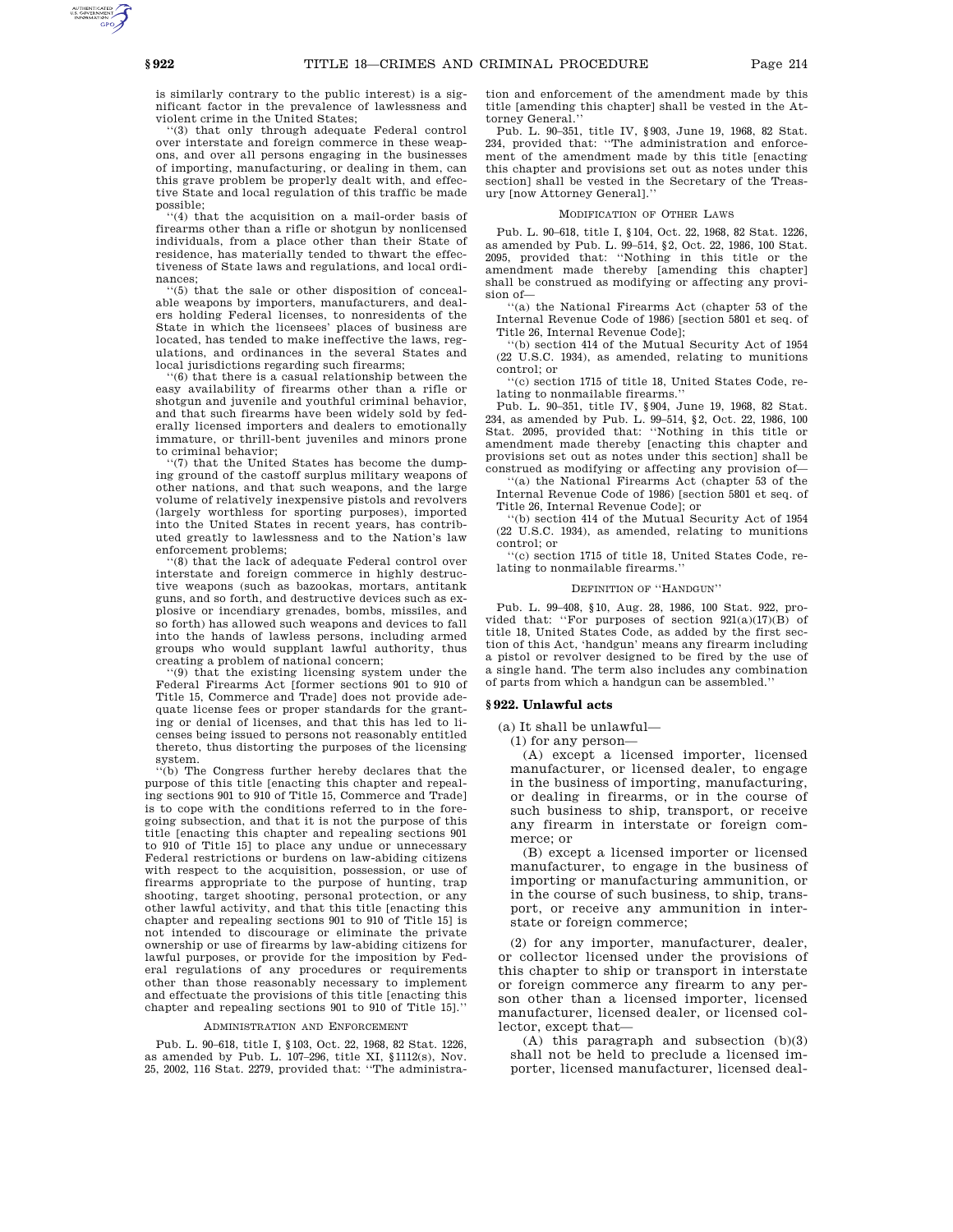er, or licensed collector from returning a firearm or replacement firearm of the same kind and type to a person from whom it was received; and this paragraph shall not be held to preclude an individual from mailing a firearm owned in compliance with Federal, State, and local law to a licensed importer, licensed manufacturer, licensed dealer, or licensed collector;

(B) this paragraph shall not be held to preclude a licensed importer, licensed manufacturer, or licensed dealer from depositing a firearm for conveyance in the mails to any officer, employee, agent, or watchman who, pursuant to the provisions of section 1715 of this title, is eligible to receive through the mails pistols, revolvers, and other firearms capable of being concealed on the person, for use in connection with his official duty; and

(C) nothing in this paragraph shall be construed as applying in any manner in the District of Columbia, the Commonwealth of Puerto Rico, or any possession of the United States differently than it would apply if the District of Columbia, the Commonwealth of Puerto Rico, or the possession were in fact a State of the United States;

(3) for any person, other than a licensed importer, licensed manufacturer, licensed dealer, or licensed collector to transport into or receive in the State where he resides (or if the person is a corporation or other business entity, the State where it maintains a place of business) any firearm purchased or otherwise obtained by such person outside that State, except that this paragraph (A) shall not preclude any person who lawfully acquires a firearm by bequest or intestate succession in a State other than his State of residence from transporting the firearm into or receiving it in that State, if it is lawful for such person to purchase or possess such firearm in that State, (B) shall not apply to the transportation or receipt of a firearm obtained in conformity with subsection (b)(3) of this section, and (C) shall not apply to the transportation of any firearm acquired in any State prior to the effective date of this chapter;

(4) for any person, other than a licensed importer, licensed manufacturer, licensed dealer, or licensed collector, to transport in interstate or foreign commerce any destructive device, machinegun (as defined in section 5845 of the Internal Revenue Code of 1986), short-barreled shotgun, or short-barreled rifle, except as specifically authorized by the Attorney General consistent with public safety and necessity;

(5) for any person (other than a licensed importer, licensed manufacturer, licensed dealer, or licensed collector) to transfer, sell, trade, give, transport, or deliver any firearm to any person (other than a licensed importer, licensed manufacturer, licensed dealer, or licensed collector) who the transferor knows or has reasonable cause to believe does not reside in (or if the person is a corporation or other business entity, does not maintain a place of business in) the State in which the transferor resides; except that this paragraph shall not apply to (A) the transfer, transportation, or

delivery of a firearm made to carry out a bequest of a firearm to, or an acquisition by intestate succession of a firearm by, a person who is permitted to acquire or possess a firearm under the laws of the State of his residence, and (B) the loan or rental of a firearm to any person for temporary use for lawful sporting purposes;

(6) for any person in connection with the acquisition or attempted acquisition of any firearm or ammunition from a licensed importer, licensed manufacturer, licensed dealer, or licensed collector, knowingly to make any false or fictitious oral or written statement or to furnish or exhibit any false, fictitious, or misrepresented identification, intended or likely to deceive such importer, manufacturer, dealer, or collector with respect to any fact material to the lawfulness of the sale or other disposition of such firearm or ammunition under the provisions of this chapter;

(7) for any person to manufacture or import armor piercing ammunition, unless—

(A) the manufacture of such ammunition is for the use of the United States, any department or agency of the United States, any State, or any department, agency, or political subdivision of a State;

(B) the manufacture of such ammunition is for the purpose of exportation; or

(C) the manufacture or importation of such ammunition is for the purpose of testing or experimentation and has been authorized by the Attorney General;

(8) for any manufacturer or importer to sell or deliver armor piercing ammunition, unless such sale or delivery—

(A) is for the use of the United States, any department or agency of the United States, any State, or any department, agency, or political subdivision of a State;

(B) is for the purpose of exportation; or

(C) is for the purpose of testing or experimentation and has been authorized by the Attorney General; 1

(9) for any person, other than a licensed importer, licensed manufacturer, licensed dealer, or licensed collector, who does not reside in any State to receive any firearms unless such receipt is for lawful sporting purposes.

(b) It shall be unlawful for any licensed importer, licensed manufacturer, licensed dealer, or licensed collector to sell or deliver—

(1) any firearm or ammunition to any individual who the licensee knows or has reasonable cause to believe is less than eighteen years of age, and, if the firearm, or ammunition is other than a shotgun or rifle, or ammunition for a shotgun or rifle, to any individual who the licensee knows or has reasonable cause to believe is less than twenty-one years of age;

(2) any firearm to any person in any State where the purchase or possession by such person of such firearm would be in violation of any State law or any published ordinance applicable at the place of sale, delivery or other disposition, unless the licensee knows or has

<sup>1</sup>So in original. Probably should be followed with ''and''.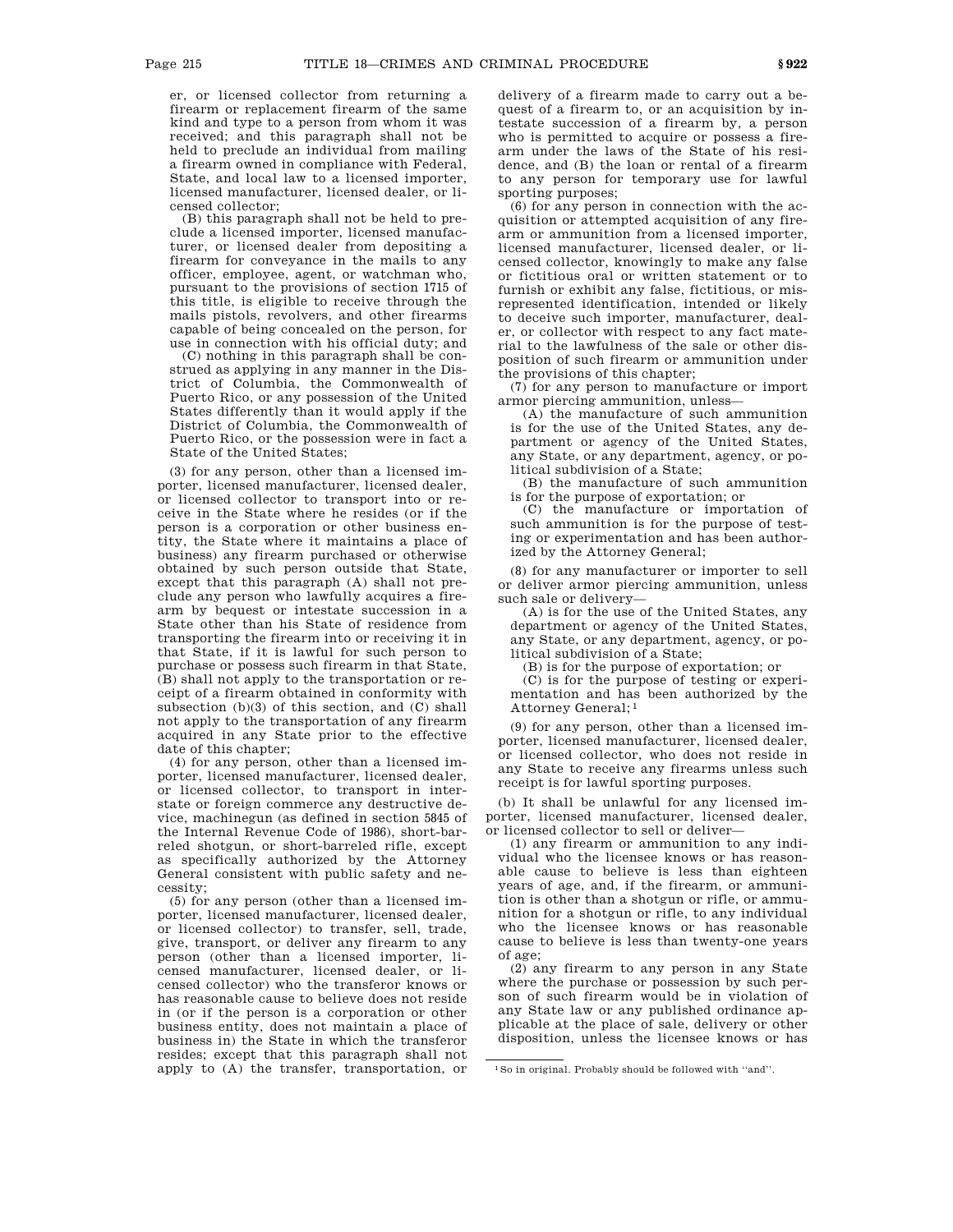reasonable cause to believe that the purchase or possession would not be in violation of such State law or such published ordinance;

(3) any firearm to any person who the licensee knows or has reasonable cause to believe does not reside in (or if the person is a corporation or other business entity, does not maintain a place of business in) the State in which the licensee's place of business is located, except that this paragraph (A) shall not apply to the sale or delivery of any rifle or shotgun to a resident of a State other than a State in which the licensee's place of business is located if the transferee meets in person with the transferor to accomplish the transfer, and the sale, delivery, and receipt fully comply with the legal conditions of sale in both such States (and any licensed manufacturer, importer or dealer shall be presumed, for purposes of this subparagraph, in the absence of evidence to the contrary, to have had actual knowledge of the State laws and published ordinances of both States), and (B) shall not apply to the loan or rental of a firearm to any person for temporary use for lawful sporting purposes;

(4) to any person any destructive device, machinegun (as defined in section 5845 of the Internal Revenue Code of 1986), short-barreled shotgun, or short-barreled rifle, except as specifically authorized by the Attorney General consistent with public safety and necessity; and

(5) any firearm or armor-piercing ammunition to any person unless the licensee notes in his records, required to be kept pursuant to section 923 of this chapter, the name, age, and place of residence of such person if the person is an individual, or the identity and principal and local places of business of such person if the person is a corporation or other business entity.

Paragraphs  $(1)$ ,  $(2)$ ,  $(3)$ , and  $(4)$  of this subsection shall not apply to transactions between licensed importers, licensed manufacturers, licensed dealers, and licensed collectors. Paragraph (4) of this subsection shall not apply to a sale or delivery to any research organization designated by the Attorney General.

(c) In any case not otherwise prohibited by this chapter, a licensed importer, licensed manufacturer, or licensed dealer may sell a firearm to a person who does not appear in person at the licensee's business premises (other than another licensed importer, manufacturer, or dealer) only if—

(1) the transferee submits to the transferor a sworn statement in the following form:

''Subject to penalties provided by law, I swear that, in the case of any firearm other than a shotgun or a rifle, I am twenty-one years or more of age, or that, in the case of a shotgun or a rifle, I am eighteen years or more of age; that I am not prohibited by the provisions of chapter 44 of title 18, United States Code, from receiving a firearm in interstate or foreign commerce; and that my receipt of this firearm will not be in violation of any statute of the State and published ordinance applicable to the locality in which I reside. Further, the true title, name, and address of the principal law enforcement officer of the locality to which the firearm will be delivered are

| Signature |                                             |  | Date |  |  |  |
|-----------|---------------------------------------------|--|------|--|--|--|
|           | and containing blank spaces for the attach- |  |      |  |  |  |

ment of a true copy of any permit or other information required pursuant to such statute or published ordinance;

(2) the transferor has, prior to the shipment or delivery of the firearm, forwarded by registered or certified mail (return receipt requested) a copy of the sworn statement, together with a description of the firearm, in a form prescribed by the Attorney General, to the chief law enforcement officer of the transferee's place of residence, and has received a return receipt evidencing delivery of the statement or has had the statement returned due to the refusal of the named addressee to accept such letter in accordance with United States Post Office Department regulations; and

(3) the transferor has delayed shipment or delivery for a period of at least seven days following receipt of the notification of the acceptance or refusal of delivery of the statement.

A copy of the sworn statement and a copy of the notification to the local law enforcement officer, together with evidence of receipt or rejection of that notification shall be retained by the licensee as a part of the records required to be kept under section 923(g).

(d) It shall be unlawful for any person to sell or otherwise dispose of any firearm or ammunition to any person knowing or having reasonable cause to believe that such person—

(1) is under indictment for, or has been convicted in any court of, a crime punishable by imprisonment for a term exceeding one year;

(2) is a fugitive from justice;

(3) is an unlawful user of or addicted to any controlled substance (as defined in section 102 of the Controlled Substances Act (21 U.S.C. 802));

(4) has been adjudicated as a mental defective or has been committed to any mental institution;

(5) who, being an alien—

(A) is illegally or unlawfully in the United States; or

 $(B)$  except as provided in subsection  $(y)(2)$ , has been admitted to the United States under a nonimmigrant visa (as that term is defined in section 101(a)(26) of the Immigration and Nationality Act (8 U.S.C. 1101(a)(26)));

(6) who 2 has been discharged from the Armed Forces under dishonorable conditions;

(7) who, having been a citizen of the United States, has renounced his citizenship;

(8) is subject to a court order that restrains such person from harassing, stalking, or threatening an intimate partner of such person or child of such intimate partner or person, or engaging in other conduct that would place an intimate partner in reasonable fear of bodily injury to the partner or child, except

2So in original. The word ''who'' probably should not appear.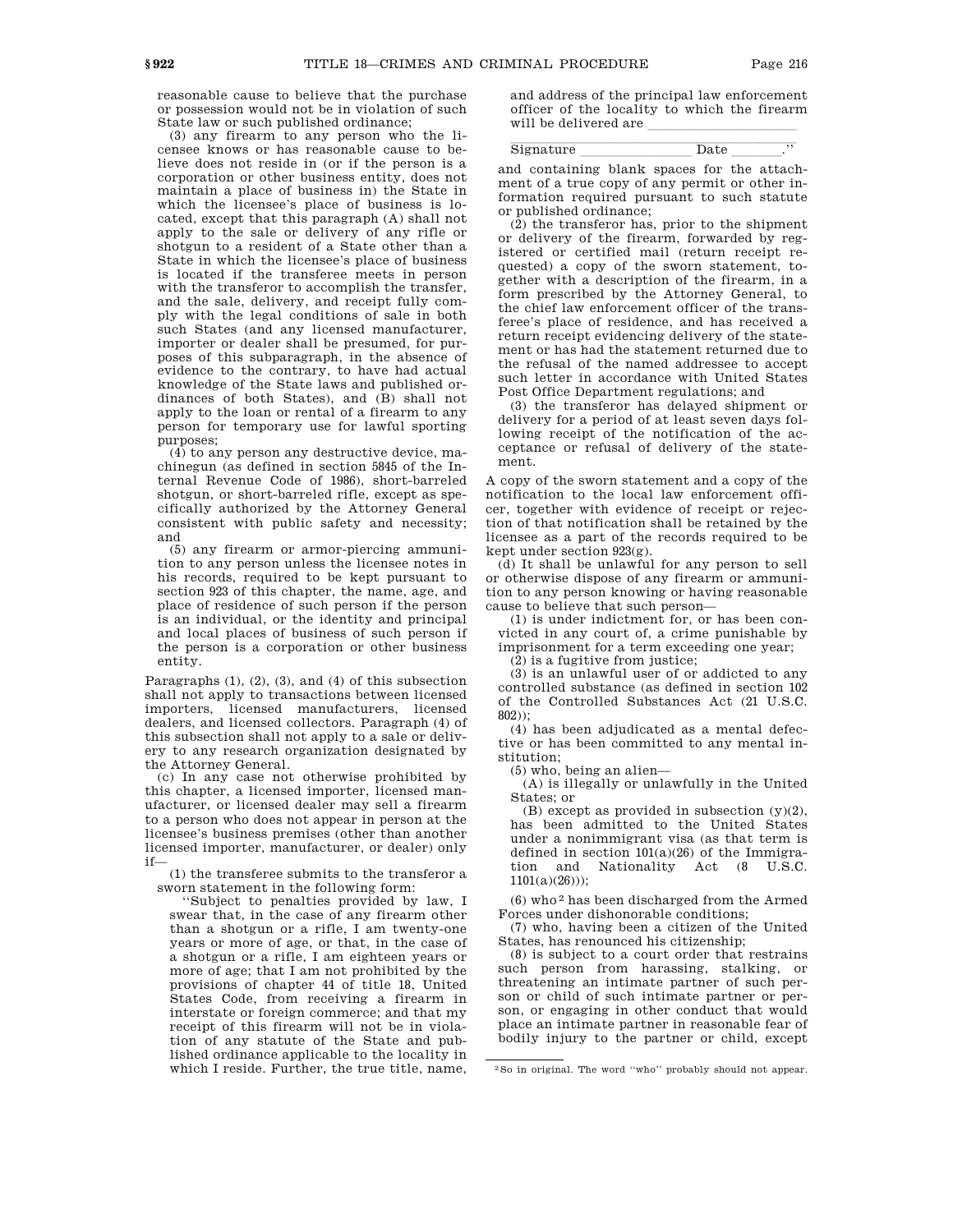that this paragraph shall only apply to a court order that—

(A) was issued after a hearing of which such person received actual notice, and at which such person had the opportunity to participate; and

(B)(i) includes a finding that such person represents a credible threat to the physical safety of such intimate partner or child; or

(ii) by its terms explicitly prohibits the use, attempted use, or threatened use of physical force against such intimate partner or child that would reasonably be expected to cause bodily injury; or

(9) has been convicted in any court of a misdemeanor crime of domestic violence.

This subsection shall not apply with respect to the sale or disposition of a firearm or ammunition to a licensed importer, licensed manufacturer, licensed dealer, or licensed collector who pursuant to subsection (b) of section 925 of this chapter is not precluded from dealing in firearms or ammunition, or to a person who has been granted relief from disabilities pursuant to subsection (c) of section 925 of this chapter.

(e) It shall be unlawful for any person knowingly to deliver or cause to be delivered to any common or contract carrier for transportation or shipment in interstate or foreign commerce, to persons other than licensed importers, licensed manufacturers, licensed dealers, or licensed collectors, any package or other container in which there is any firearm or ammunition without written notice to the carrier that such firearm or ammunition is being transported or shipped; except that any passenger who owns or legally possesses a firearm or ammunition being transported aboard any common or contract carrier for movement with the passenger in interstate or foreign commerce may deliver said firearm or ammunition into the custody of the pilot, captain, conductor or operator of such common or contract carrier for the duration of the trip without violating any of the provisions of this chapter. No common or contract carrier shall require or cause any label, tag, or other written notice to be placed on the outside of any package, luggage, or other container that such package, luggage, or other container contains a firearm.

(f)(1) It shall be unlawful for any common or contract carrier to transport or deliver in interstate or foreign commerce any firearm or ammunition with knowledge or reasonable cause to believe that the shipment, transportation, or receipt thereof would be in violation of the provisions of this chapter.

(2) It shall be unlawful for any common or contract carrier to deliver in interstate or foreign commerce any firearm without obtaining written acknowledgement of receipt from the recipient of the package or other container in which there is a firearm.

(g) It shall be unlawful for any person—

(1) who has been convicted in any court of, a crime punishable by imprisonment for a term exceeding one year;

(2) who is a fugitive from justice;

(3) who is an unlawful user of or addicted to any controlled substance (as defined in section 102 of the Controlled Substances Act (21 U.S.C. 802));

(4) who has been adjudicated as a mental defective or who has been committed to a mental institution;

(5) who, being an alien—

(A) is illegally or unlawfully in the United States; or

(B) except as provided in subsection  $(y)(2)$ , has been admitted to the United States under a nonimmigrant visa (as that term is defined in section 101(a)(26) of the Immigration and Nationality Act (8 U.S.C.  $1101(a)(26))$ ;

(6) who has been discharged from the Armed Forces under dishonorable conditions;

(7) who, having been a citizen of the United States, has renounced his citizenship;

(8) who is subject to a court order that—

(A) was issued after a hearing of which such person received actual notice, and at which such person had an opportunity to participate;

(B) restrains such person from harassing, stalking, or threatening an intimate partner of such person or child of such intimate partner or person, or engaging in other conduct that would place an intimate partner in reasonable fear of bodily injury to the partner or child; and

(C)(i) includes a finding that such person represents a credible threat to the physical safety of such intimate partner or child; or

(ii) by its terms explicitly prohibits the use, attempted use, or threatened use of physical force against such intimate partner or child that would reasonably be expected to cause bodily injury; or

(9) who has been convicted in any court of a misdemeanor crime of domestic violence,

to ship or transport in interstate or foreign commerce, or possess in or affecting commerce, any firearm or ammunition; or to receive any firearm or ammunition which has been shipped or transported in interstate or foreign commerce.

(h) It shall be unlawful for any individual, who to that individual's knowledge and while being employed for any person described in any paragraph of subsection (g) of this section, in the course of such employment—

(1) to receive, possess, or transport any firearm or ammunition in or affecting interstate or foreign commerce; or

(2) to receive any firearm or ammunition which has been shipped or transported in interstate or foreign commerce.

(i) It shall be unlawful for any person to transport or ship in interstate or foreign commerce, any stolen firearm or stolen ammunition, knowing or having reasonable cause to believe that the firearm or ammunition was stolen.

(j) It shall be unlawful for any person to receive, possess, conceal, store, barter, sell, or dispose of any stolen firearm or stolen ammunition, or pledge or accept as security for a loan any stolen firearm or stolen ammunition, which is moving as, which is a part of, which constitutes, or which has been shipped or transported in, interstate or foreign commerce, either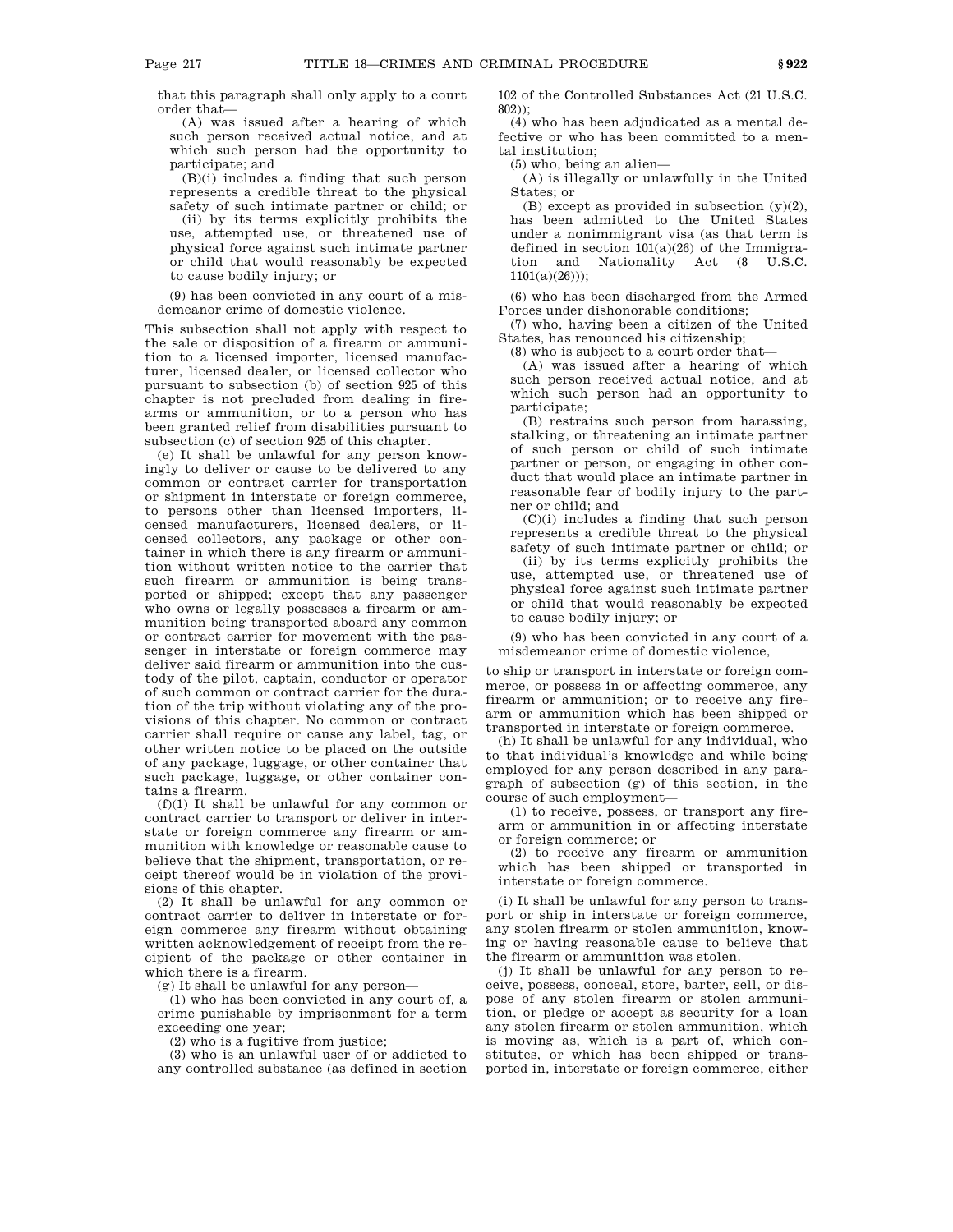before or after it was stolen, knowing or having reasonable cause to believe that the firearm or ammunition was stolen.

(k) It shall be unlawful for any person knowingly to transport, ship, or receive, in interstate or foreign commerce, any firearm which has had the importer's or manufacturer's serial number removed, obliterated, or altered or to possess or receive any firearm which has had the importer's or manufacturer's serial number removed, obliterated, or altered and has, at any time, been shipped or transported in interstate or foreign commerce.

 $(l)$  Except as provided in section 925(d) of this chapter, it shall be unlawful for any person knowingly to import or bring into the United States or any possession thereof any firearm or ammunition; and it shall be unlawful for any person knowingly to receive any firearm or ammunition which has been imported or brought into the United States or any possession thereof in violation of the provisions of this chapter.

(m) It shall be unlawful for any licensed importer, licensed manufacturer, licensed dealer, or licensed collector knowingly to make any false entry in, to fail to make appropriate entry in, or to fail to properly maintain, any record which he is required to keep pursuant to section 923 of this chapter or regulations promulgated thereunder.

(n) It shall be unlawful for any person who is under indictment for a crime punishable by imprisonment for a term exceeding one year to ship or transport in interstate or foreign commerce any firearm or ammunition or receive any firearm or ammunition which has been shipped or transported in interstate or foreign commerce.

(*o*)(1) Except as provided in paragraph (2), it shall be unlawful for any person to transfer or possess a machinegun.

(2) This subsection does not apply with respect to—

(A) a transfer to or by, or possession by or under the authority of, the United States or any department or agency thereof or a State, or a department, agency, or political subdivision thereof; or

(B) any lawful transfer or lawful possession of a machinegun that was lawfully possessed before the date this subsection takes effect.

(p)(1) It shall be unlawful for any person to manufacture, import, sell, ship, deliver, possess, transfer, or receive any firearm—

(A) that, after removal of grips, stocks, and magazines, is not as detectable as the Security Exemplar, by walk-through metal detectors calibrated and operated to detect the Security Exemplar; or

(B) any major component of which, when subjected to inspection by the types of x-ray machines commonly used at airports, does not generate an image that accurately depicts the shape of the component. Barium sulfate or other compounds may be used in the fabrication of the component.

(2) For purposes of this subsection—

(A) the term ''firearm'' does not include the frame or receiver of any such weapon;

(B) the term ''major component'' means, with respect to a firearm, the barrel, the slide or cylinder, or the frame or receiver of the firearm; and

(C) the term ''Security Exemplar'' means an object, to be fabricated at the direction of the Attorney General, that is—

(i) constructed of, during the 12-month period beginning on the date of the enactment of this subsection, 3.7 ounces of material type 17–4 PH stainless steel in a shape resembling a handgun; and

(ii) suitable for testing and calibrating metal detectors:

*Provided, however*, That at the close of such 12 month period, and at appropriate times thereafter the Attorney General shall promulgate regulations to permit the manufacture, importation, sale, shipment, delivery, possession, transfer, or receipt of firearms previously prohibited under this subparagraph that are as detectable as a ''Security Exemplar'' which contains 3.7 ounces of material type 17–4 PH stainless steel, in a shape resembling a handgun, or such lesser amount as is detectable in view of advances in state-of-the-art developments in weapons detection technology.

(3) Under such rules and regulations as the Attorney General shall prescribe, this subsection shall not apply to the manufacture, possession, transfer, receipt, shipment, or delivery of a firearm by a licensed manufacturer or any person acting pursuant to a contract with a licensed manufacturer, for the purpose of examining and testing such firearm to determine whether paragraph (1) applies to such firearm. The Attorney General shall ensure that rules and regulations adopted pursuant to this paragraph do not impair the manufacture of prototype firearms or the development of new technology.

(4) The Attorney General shall permit the conditional importation of a firearm by a licensed importer or licensed manufacturer, for examination and testing to determine whether or not the unconditional importation of such firearm would violate this subsection.

(5) This subsection shall not apply to any firearm which—

(A) has been certified by the Secretary of Defense or the Director of Central Intelligence, after consultation with the Attorney General and the Administrator of the Federal Aviation Administration, as necessary for military or intelligence applications; and

(B) is manufactured for and sold exclusively to military or intelligence agencies of the United States.

(6) This subsection shall not apply with respect to any firearm manufactured in, imported into, or possessed in the United States before the date of the enactment of the Undetectable Firearms Act of 1988.

 $(q)(1)$  The Congress finds and declares that-

(A) crime, particularly crime involving drugs and guns, is a pervasive, nationwide problem;

(B) crime at the local level is exacerbated by the interstate movement of drugs, guns, and criminal gangs;

(C) firearms and ammunition move easily in interstate commerce and have been found in increasing numbers in and around schools, as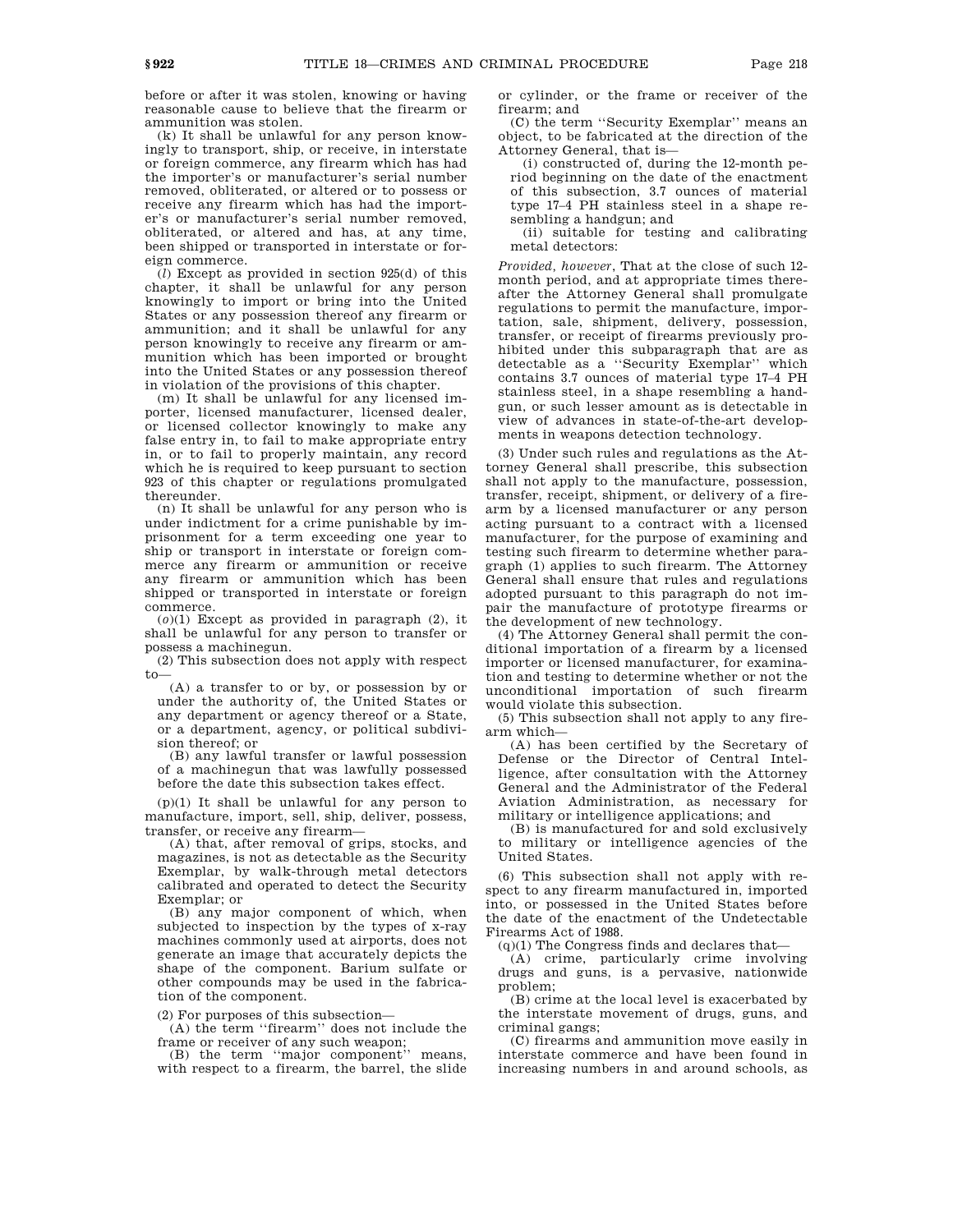documented in numerous hearings in both the Committee on the Judiciary3 the House of Representatives and the Committee on the Judiciary of the Senate;

(D) in fact, even before the sale of a firearm, the gun, its component parts, ammunition, and the raw materials from which they are made have considerably moved in interstate commerce;

(E) while criminals freely move from State to State, ordinary citizens and foreign visitors may fear to travel to or through certain parts of the country due to concern about violent crime and gun violence, and parents may decline to send their children to school for the same reason;

(F) the occurrence of violent crime in school zones has resulted in a decline in the quality of education in our country;

(G) this decline in the quality of education has an adverse impact on interstate commerce and the foreign commerce of the United States;

(H) States, localities, and school systems find it almost impossible to handle gun-related crime by themselves—even States, localities, and school systems that have made strong efforts to prevent, detect, and punish gun-related crime find their efforts unavailing due in part to the failure or inability of other States or localities to take strong measures; and

(I) the Congress has the power, under the interstate commerce clause and other provisions of the Constitution, to enact measures to ensure the integrity and safety of the Nation's schools by enactment of this subsection.

(2)(A) It shall be unlawful for any individual knowingly to possess a firearm that has moved in or that otherwise affects interstate or foreign commerce at a place that the individual knows, or has reasonable cause to believe, is a school zone.

(B) Subparagraph (A) does not apply to the possession of a firearm—

(i) on private property not part of school grounds;

(ii) if the individual possessing the firearm is licensed to do so by the State in which the school zone is located or a political subdivision of the State, and the law of the State or political subdivision requires that, before an individual obtains such a license, the law enforcement authorities of the State or political subdivision verify that the individual is qualified under law to receive the license;

(iii) that is—

(I) not loaded; and

(II) in a locked container, or a locked firearms rack that is on a motor vehicle;

(iv) by an individual for use in a program approved by a school in the school zone;

(v) by an individual in accordance with a contract entered into between a school in the school zone and the individual or an employer of the individual;

(vi) by a law enforcement officer acting in his or her official capacity; or

(vii) that is unloaded and is possessed by an individual while traversing school premises for the purpose of gaining access to public or private lands open to hunting, if the entry on school premises is authorized by school authorities.

(3)(A) Except as provided in subparagraph (B), it shall be unlawful for any person, knowingly or with reckless disregard for the safety of another, to discharge or attempt to discharge a firearm that has moved in or that otherwise affects interstate or foreign commerce at a place that the person knows is a school zone.

(B) Subparagraph (A) does not apply to the discharge of a firearm—

(i) on private property not part of school grounds;

(ii) as part of a program approved by a school in the school zone, by an individual who is participating in the program;

(iii) by an individual in accordance with a contract entered into between a school in a school zone and the individual or an employer of the individual; or

(iv) by a law enforcement officer acting in his or her official capacity.

(4) Nothing in this subsection shall be construed as preempting or preventing a State or local government from enacting a statute establishing gun free school zones as provided in this subsection.

(r) It shall be unlawful for any person to assemble from imported parts any semiautomatic rifle or any shotgun which is identical to any rifle or shotgun prohibited from importation under section 925(d)(3) of this chapter as not being particularly suitable for or readily adaptable to sporting purposes except that this subsection shall not apply to—

(1) the assembly of any such rifle or shotgun for sale or distribution by a licensed manufacturer to the United States or any department or agency thereof or to any State or any department, agency, or political subdivision thereof; or

(2) the assembly of any such rifle or shotgun for the purposes of testing or experimentation authorized by the Attorney General.

(s)(1) Beginning on the date that is 90 days after the date of enactment of this subsection and ending on the day before the date that is 60 months after such date of enactment, it shall be unlawful for any licensed importer, licensed manufacturer, or licensed dealer to sell, deliver, or transfer a handgun (other than the return of a handgun to the person from whom it was received) to an individual who is not licensed under section 923, unless—

(A) after the most recent proposal of such transfer by the transferee—

(i) the transferor has—

(I) received from the transferee a statement of the transferee containing the information described in paragraph (3);

(II) verified the identity of the transferee by examining the identification document presented;

(III) within 1 day after the transferee furnishes the statement, provided notice of the contents of the statement to the chief

<sup>3</sup>So in original. Probably should be followed by ''of''.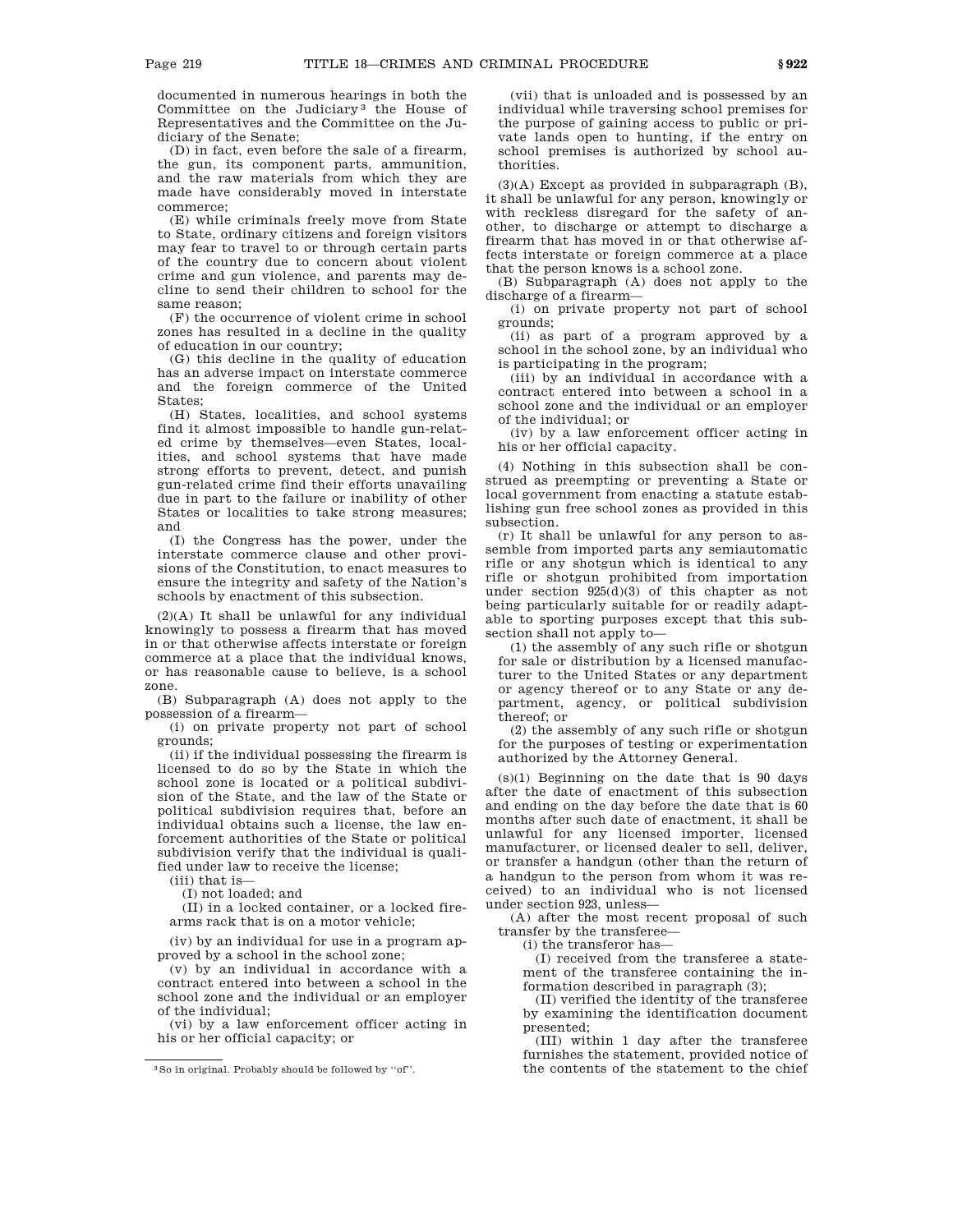law enforcement officer of the place of residence of the transferee; and

(IV) within 1 day after the transferee furnishes the statement, transmitted a copy of the statement to the chief law enforcement officer of the place of residence of the transferee; and

(ii)(I) 5 business days (meaning days on which State offices are open) have elapsed from the date the transferor furnished notice of the contents of the statement to the chief law enforcement officer, during which period the transferor has not received information from the chief law enforcement officer that receipt or possession of the handgun by the transferee would be in violation of Federal, State, or local law; or

(II) the transferor has received notice from the chief law enforcement officer that the officer has no information indicating that receipt or possession of the handgun by the transferee would violate Federal, State, or local law;

(B) the transferee has presented to the transferor a written statement, issued by the chief law enforcement officer of the place of residence of the transferee during the 10-day period ending on the date of the most recent proposal of such transfer by the transferee, stating that the transferee requires access to a handgun because of a threat to the life of the transferee or of any member of the household of the transferee;

(C)(i) the transferee has presented to the transferor a permit that—

(I) allows the transferee to possess or acquire a handgun; and

(II) was issued not more than 5 years earlier by the State in which the transfer is to take place; and

(ii) the law of the State provides that such a permit is to be issued only after an authorized government official has verified that the information available to such official does not indicate that possession of a handgun by the transferee would be in violation of the law;

(D) the law of the State requires that, before any licensed importer, licensed manufacturer, or licensed dealer completes the transfer of a handgun to an individual who is not licensed under section 923, an authorized government official verify that the information available to such official does not indicate that possession of a handgun by the transferee would be in violation of law;

(E) the Attorney General has approved the transfer under section 5812 of the Internal Revenue Code of 1986; or

(F) on application of the transferor, the Attorney General has certified that compliance with subparagraph (A)(i)(III) is impracticable because—

(i) the ratio of the number of law enforcement officers of the State in which the transfer is to occur to the number of square miles of land area of the State does not exceed 0.0025;

(ii) the business premises of the transferor at which the transfer is to occur are extremely remote in relation to the chief law enforcement officer; and

(iii) there is an absence of telecommunications facilities in the geographical area in which the business premises are located.

(2) A chief law enforcement officer to whom a transferor has provided notice pursuant to para $graph (1)(A)(i)(III) shall make a reasonable ef$ fort to ascertain within 5 business days whether receipt or possession would be in violation of the law, including research in whatever State and local recordkeeping systems are available and in a national system designated by the Attorney General.

(3) The statement referred to in paragraph  $(1)(A)(i)(I)$  shall contain only-

(A) the name, address, and date of birth appearing on a valid identification document (as defined in section  $1028(d)(1)^4$ ) of the transferee containing a photograph of the transferee and a description of the identification used;

(B) a statement that the transferee—

(i) is not under indictment for, and has not been convicted in any court of, a crime punishable by imprisonment for a term exceeding 1 year, and has not been convicted in any court of a misdemeanor crime of domestic violence;

(ii) is not a fugitive from justice;

(iii) is not an unlawful user of or addicted to any controlled substance (as defined in section 102 of the Controlled Substances Act);

(iv) has not been adjudicated as a mental defective or been committed to a mental institution;

(v) is not an alien who—

(I) is illegally or unlawfully in the United States; or

(II) subject to subsection  $(y)(2)$ , has been admitted to the United States under a nonimmigrant visa (as that term is defined in section 101(a)(26) of the Immigration and Nationality Act (8 U.S.C. 1101(a)(26)));

(vi) has not been discharged from the Armed Forces under dishonorable conditions; and

(vii) is not a person who, having been a citizen of the United States, has renounced such citizenship;

(C) the date the statement is made; and

(D) notice that the transferee intends to obtain a handgun from the transferor.

(4) Any transferor of a handgun who, after such transfer, receives a report from a chief law enforcement officer containing information that receipt or possession of the handgun by the transferee violates Federal, State, or local law shall, within 1 business day after receipt of such request, communicate any information related to the transfer that the transferor has about the transfer and the transferee to—

(A) the chief law enforcement officer of the place of business of the transferor; and

(B) the chief law enforcement officer of the place of residence of the transferee.

(5) Any transferor who receives information, not otherwise available to the public, in a report under this subsection shall not disclose such in-

<sup>4</sup>See References in Text note below.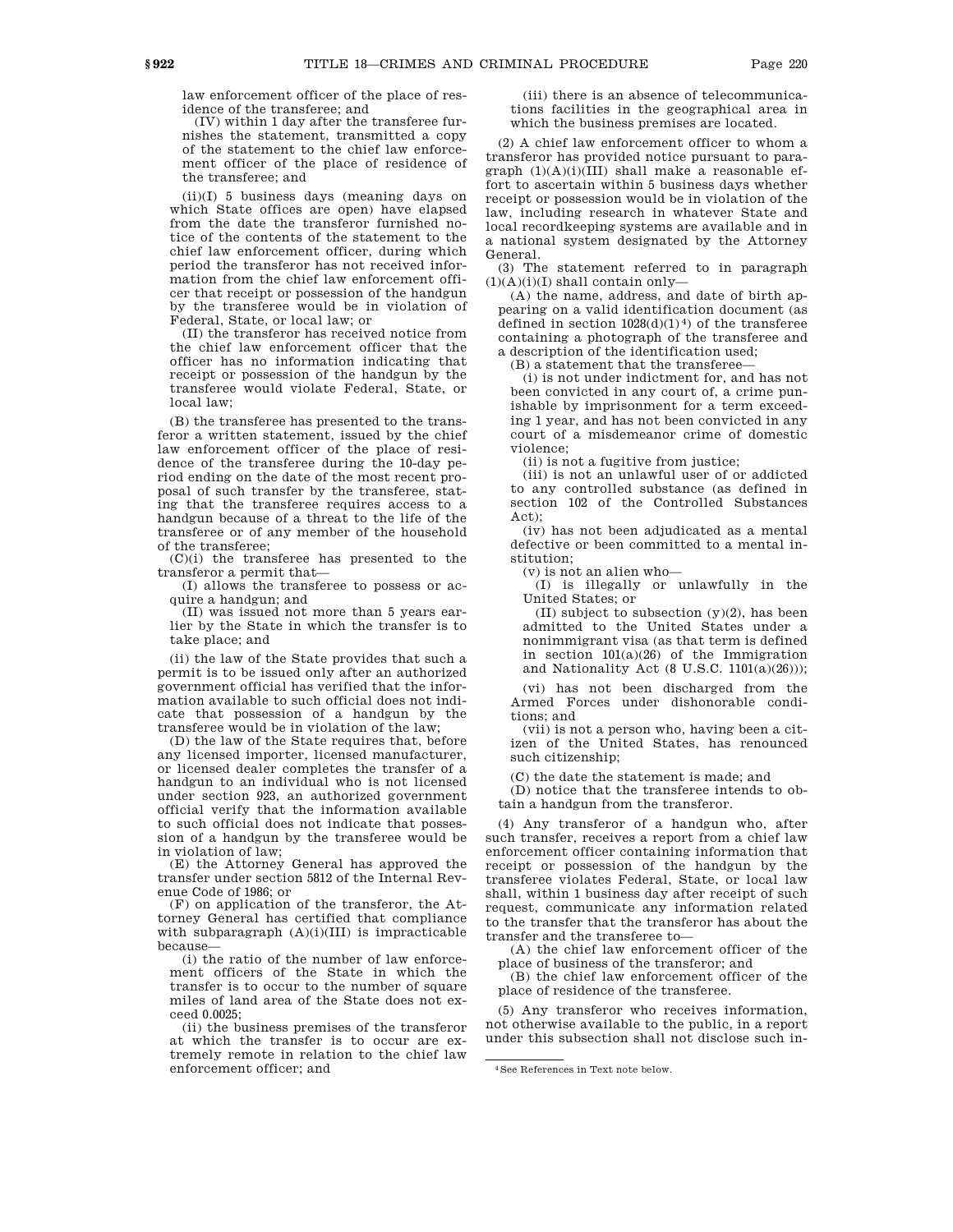formation except to the transferee, to law enforcement authorities, or pursuant to the direction of a court of law.

(6)(A) Any transferor who sells, delivers, or otherwise transfers a handgun to a transferee shall retain the copy of the statement of the transferee with respect to the handgun transaction, and shall retain evidence that the transferor has complied with subclauses (III) and (IV) of paragraph  $(1)(A)(i)$  with respect to the statement.

(B) Unless the chief law enforcement officer to whom a statement is transmitted under para $graph (1)(A)(i)(IV)$  determines that a transaction would violate Federal, State, or local law—

(i) the officer shall, within 20 business days after the date the transferee made the statement on the basis of which the notice was provided, destroy the statement, any record containing information derived from the statement, and any record created as a result of the notice required by paragraph  $(1)(A)(i)(III);$ 

(ii) the information contained in the statement shall not be conveyed to any person except a person who has a need to know in order to carry out this subsection; and

(iii) the information contained in the statement shall not be used for any purpose other than to carry out this subsection.

(C) If a chief law enforcement officer determines that an individual is ineligible to receive a handgun and the individual requests the officer to provide the reason for such determination, the officer shall provide such reasons to the individual in writing within 20 business days after receipt of the request.

(7) A chief law enforcement officer or other person responsible for providing criminal history background information pursuant to this subsection shall not be liable in an action at law for damages—

(A) for failure to prevent the sale or transfer of a handgun to a person whose receipt or possession of the handgun is unlawful under this section; or

(B) for preventing such a sale or transfer to a person who may lawfully receive or possess a handgun.

(8) For purposes of this subsection, the term ''chief law enforcement officer'' means the chief of police, the sheriff, or an equivalent officer or the designee of any such individual.

(9) The Attorney General shall take necessary actions to ensure that the provisions of this subsection are published and disseminated to licensed dealers, law enforcement officials, and the public.

 $(t)(1)$  Beginning on the date that is 30 days after the Attorney General notifies licensees under section 103(d) of the Brady Handgun Violence Prevention Act that the national instant criminal background check system is established, a licensed importer, licensed manufacturer, or licensed dealer shall not transfer a firearm to any other person who is not licensed under this chapter, unless—

(A) before the completion of the transfer, the licensee contacts the national instant criminal background check system established under section 103 of that Act;

(B)(i) the system provides the licensee with a unique identification number; or

(ii) 3 business days (meaning a day on which State offices are open) have elapsed since the licensee contacted the system, and the system has not notified the licensee that the receipt of a firearm by such other person would violate subsection (g) or (n) of this section; and

(C) the transferor has verified the identity of the transferee by examining a valid identification document (as defined in section 1028(d) of this title) of the transferee containing a photograph of the transferee.

(2) If receipt of a firearm would not violate subsection (g) or (n) or State law, the system shall—

(A) assign a unique identification number to the transfer;

(B) provide the licensee with the number; and

(C) destroy all records of the system with respect to the call (other than the identifying number and the date the number was assigned) and all records of the system relating to the person or the transfer.

(3) Paragraph (1) shall not apply to a firearm transfer between a licensee and another person if—

(A)(i) such other person has presented to the licensee a permit that—

(I) allows such other person to possess or acquire a firearm; and

(II) was issued not more than 5 years earlier by the State in which the transfer is to take place; and

(ii) the law of the State provides that such a permit is to be issued only after an authorized government official has verified that the information available to such official does not indicate that possession of a firearm by such other person would be in violation of law;

(B) the Attorney General has approved the transfer under section 5812 of the Internal Revenue Code of 1986; or

(C) on application of the transferor, the Attorney General has certified that compliance with paragraph  $(1)(A)$  is impracticable because—

(i) the ratio of the number of law enforcement officers of the State in which the transfer is to occur to the number of square miles of land area of the State does not exceed 0.0025;

(ii) the business premises of the licensee at which the transfer is to occur are extremely remote in relation to the chief law enforcement officer (as defined in subsection (s)(8)); and

(iii) there is an absence of telecommunications facilities in the geographical area in which the business premises are located.

(4) If the national instant criminal background check system notifies the licensee that the information available to the system does not demonstrate that the receipt of a firearm by such other person would violate subsection (g) or (n) or State law, and the licensee transfers a firearm to such other person, the licensee shall include in the record of the transfer the unique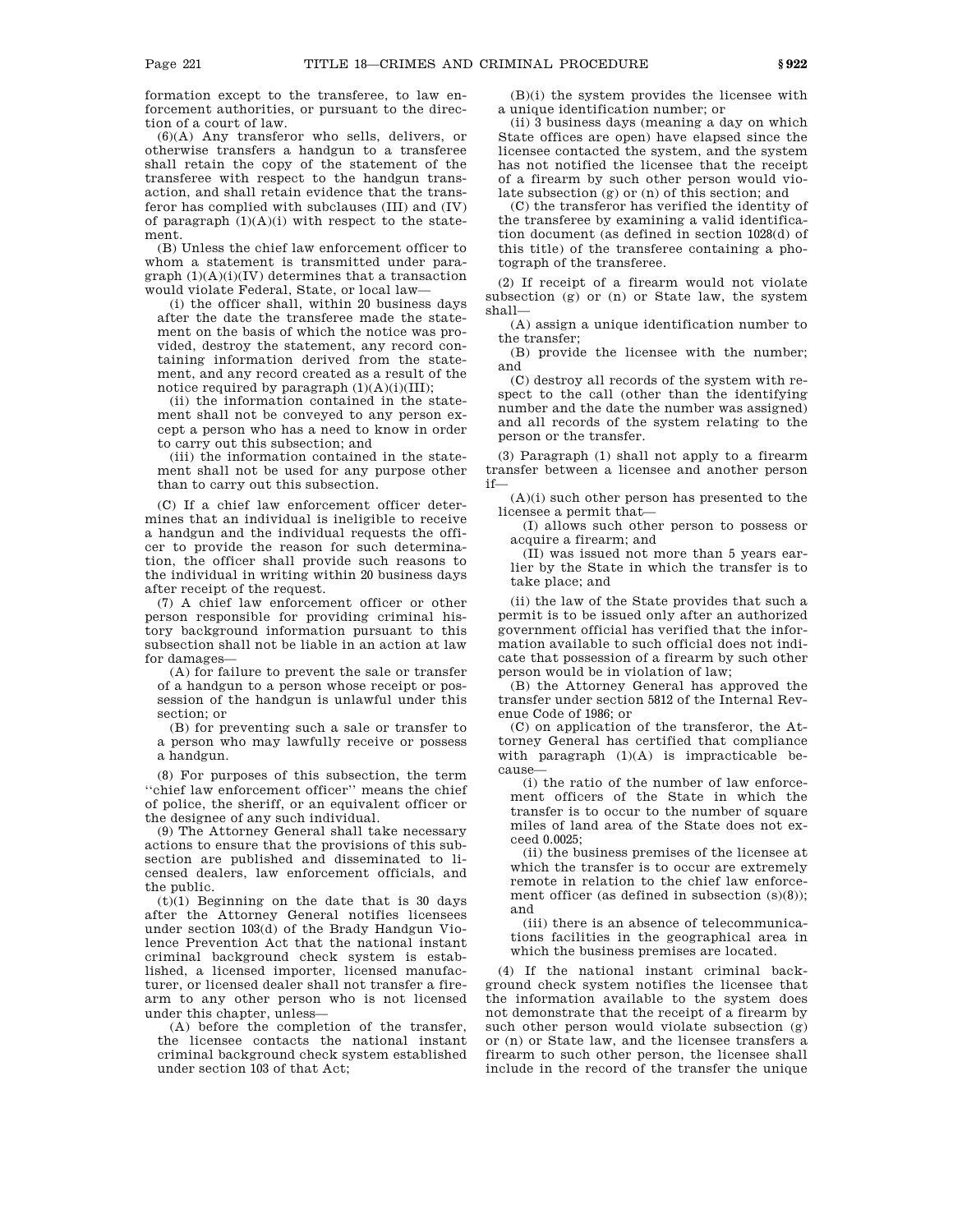identification number provided by the system with respect to the transfer.

(5) If the licensee knowingly transfers a firearm to such other person and knowingly fails to comply with paragraph (1) of this subsection with respect to the transfer and, at the time such other person most recently proposed the transfer, the national instant criminal background check system was operating and information was available to the system demonstrating that receipt of a firearm by such other person would violate subsection (g) or (n) of this section or State law, the Attorney General may, after notice and opportunity for a hearing, suspend for not more than 6 months or revoke any license issued to the licensee under section 923, and may impose on the licensee a civil fine of not more than \$5,000.

(6) Neither a local government nor an employee of the Federal Government or of any State or local government, responsible for providing information to the national instant criminal background check system shall be liable in an action at law for damages—

(A) for failure to prevent the sale or transfer of a firearm to a person whose receipt or possession of the firearm is unlawful under this section; or

(B) for preventing such a sale or transfer to a person who may lawfully receive or possess a firearm.

(u) It shall be unlawful for a person to steal or unlawfully take or carry away from the person or the premises of a person who is licensed to engage in the business of importing, manufacturing, or dealing in firearms, any firearm in the licensee's business inventory that has been shipped or transported in interstate or foreign commerce.

[(v), (w) Repealed. Pub. L. 103–322, title XI, §110105(2), Sept. 13, 1994, 108 Stat. 2000.]

 $(x)(1)$  It shall be unlawful for a person to sell, deliver, or otherwise transfer to a person who the transferor knows or has reasonable cause to believe is a juvenile—

(A) a handgun; or

(B) ammunition that is suitable for use only in a handgun.

(2) It shall be unlawful for any person who is a juvenile to knowingly possess—

(A) a handgun; or

(B) ammunition that is suitable for use only in a handgun.

(3) This subsection does not apply to—

(A) a temporary transfer of a handgun or ammunition to a juvenile or to the possession or use of a handgun or ammunition by a juvenile if the handgun and ammunition are possessed and used by the juvenile—

(i) in the course of employment, in the course of ranching or farming related to activities at the residence of the juvenile (or on property used for ranching or farming at which the juvenile, with the permission of the property owner or lessee, is performing activities related to the operation of the farm or ranch), target practice, hunting, or a course of instruction in the safe and lawful use of a handgun;

(ii) with the prior written consent of the juvenile's parent or guardian who is not prohibited by Federal, State, or local law from possessing a firearm, except—

(I) during transportation by the juvenile of an unloaded handgun in a locked container directly from the place of transfer to a place at which an activity described in clause (i) is to take place and transportation by the juvenile of that handgun, unloaded and in a locked container, directly from the place at which such an activity took place to the transferor; or

(II) with respect to ranching or farming activities as described in clause (i), a juvenile may possess and use a handgun or ammunition with the prior written approval of the juvenile's parent or legal guardian and at the direction of an adult who is not prohibited by Federal, State or local law from possessing a firearm;

(iii) the juvenile has the prior written consent in the juvenile's possession at all times when a handgun is in the possession of the juvenile; and

(iv) in accordance with State and local law;

(B) a juvenile who is a member of the Armed Forces of the United States or the National Guard who possesses or is armed with a handgun in the line of duty;

(C) a transfer by inheritance of title (but not possession) of a handgun or ammunition to a juvenile; or

(D) the possession of a handgun or ammunition by a juvenile taken in defense of the juvenile or other persons against an intruder into the residence of the juvenile or a residence in which the juvenile is an invited guest.

(4) A handgun or ammunition, the possession of which is transferred to a juvenile in circumstances in which the transferor is not in violation of this subsection shall not be subject to permanent confiscation by the Government if its possession by the juvenile subsequently becomes unlawful because of the conduct of the juvenile, but shall be returned to the lawful owner when such handgun or ammunition is no longer required by the Government for the purposes of investigation or prosecution.

(5) For purposes of this subsection, the term ''juvenile'' means a person who is less than 18 years of age.

 $(6)(A)$  In a prosecution of a violation of this subsection, the court shall require the presence of a juvenile defendant's parent or legal guardian at all proceedings.

(B) The court may use the contempt power to enforce subparagraph (A).

(C) The court may excuse attendance of a parent or legal guardian of a juvenile defendant at a proceeding in a prosecution of a violation of this subsection for good cause shown.

(y) PROVISIONS RELATING TO ALIENS ADMITTED UNDER NONIMMIGRANT VISAS.—

(1) DEFINITIONS.—In this subsection—

(A) the term ''alien'' has the same meaning as in section  $101(a)(3)$  of the Immigration and Nationality Act (8 U.S.C. 1101(a)(3)); and

(B) the term ''nonimmigrant visa'' has the same meaning as in section  $101(a)(26)$  of the Immigration and Nationality Act (8 U.S.C. 1101(a)(26)).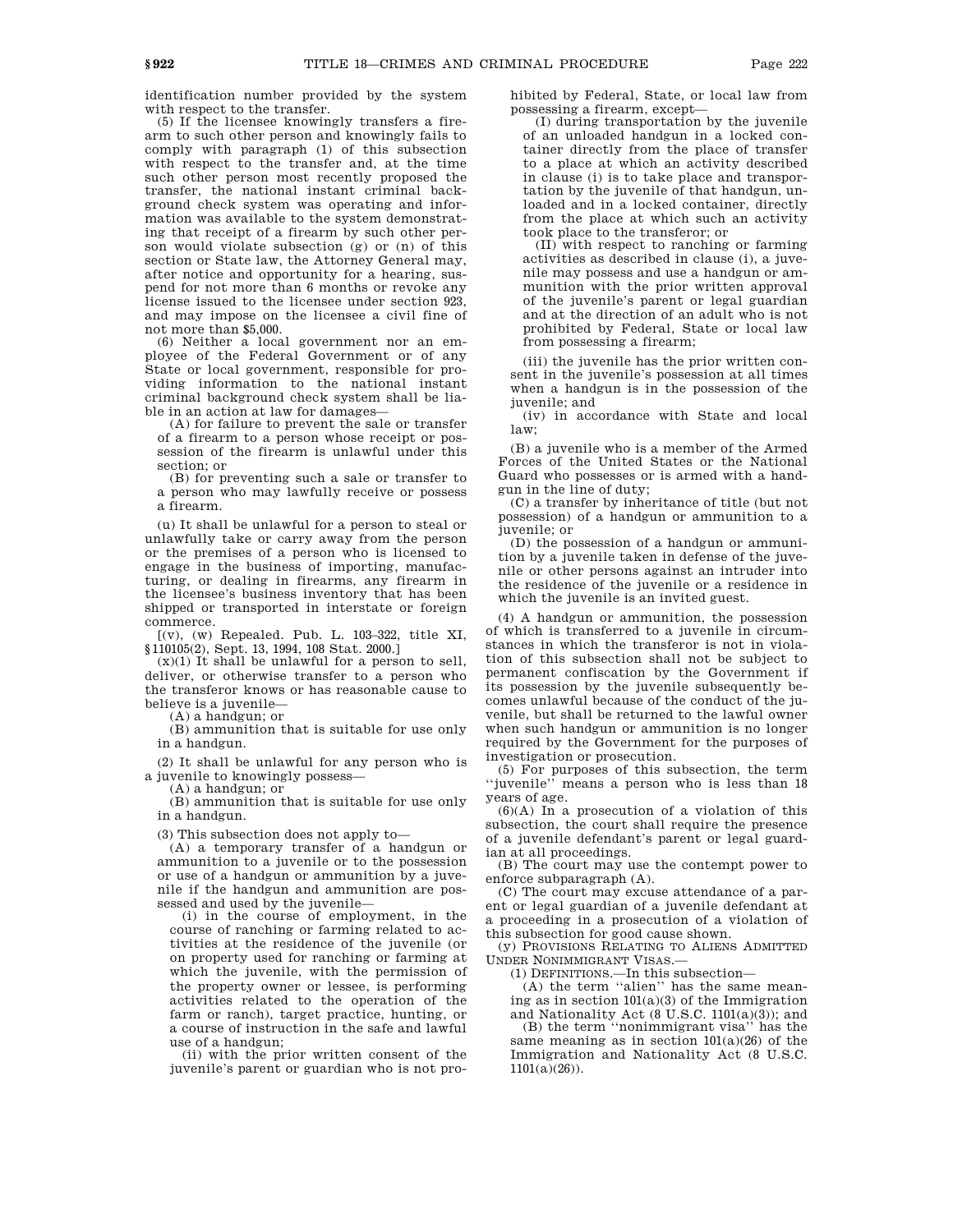(2) EXCEPTIONS.—Subsections  $(d)(5)(B)$ ,  $(g)(5)(B)$ , and  $(s)(3)(B)(v)(II)$  do not apply to any alien who has been lawfully admitted to the United States under a nonimmigrant visa, if that alien is—

(A) admitted to the United States for lawful hunting or sporting purposes or is in possession of a hunting license or permit lawfully issued in the United States;

(B) an official representative of a foreign government who is—

(i) accredited to the United States Government or the Government's mission to an international organization having its headquarters in the United States; or

(ii) en route to or from another country to which that alien is accredited;

(C) an official of a foreign government or a distinguished foreign visitor who has been so designated by the Department of State; or

(D) a foreign law enforcement officer of a friendly foreign government entering the United States on official law enforcement business.

(3) WAIVER.—

(A) CONDITIONS FOR WAIVER.—Any individual who has been admitted to the United States under a nonimmigrant visa may receive a waiver from the requirements of subsection  $(g)(5)$ , if-

(i) the individual submits to the Attorney General a petition that meets the requirements of subparagraph (C); and

(ii) the Attorney General approves the petition.

(B) PETITION.—Each petition under subparagraph (B) shall—

(i) demonstrate that the petitioner has resided in the United States for a continuous period of not less than 180 days before the date on which the petition is submitted under this paragraph; and

(ii) include a written statement from the embassy or consulate of the petitioner, authorizing the petitioner to acquire a firearm or ammunition and certifying that the alien would not, absent the application of subsection  $(g)(5)(B)$ , otherwise be prohibited from such acquisition under subsection (g).

(C) APPROVAL OF PETITION.—The Attorney General shall approve a petition submitted in accordance with this paragraph, if the Attorney General determines that waiving the requirements of subsection  $(g)(5)(B)$  with respect to the petitioner—

(i) would be in the interests of justice; and

(ii) would not jeopardize the public safety.

(z) SECURE GUN STORAGE OR SAFETY DEVICE.—

(1) IN GENERAL.—Except as provided under paragraph (2), it shall be unlawful for any licensed importer, licensed manufacturer, or licensed dealer to sell, deliver, or transfer any handgun to any person other than any person licensed under this chapter, unless the transferee is provided with a secure gun storage or safety device (as defined in section  $921(a)(34)$ ) for that handgun.

(2) EXCEPTIONS.—Paragraph (1) shall not apply to—

(A)(i) the manufacture for, transfer to, or possession by, the United States, a department or agency of the United States, a State, or a department, agency, or political subdivision of a State, of a handgun; or

(ii) the transfer to, or possession by, a law enforcement officer employed by an entity referred to in clause (i) of a handgun for law enforcement purposes (whether on or off duty); or

(B) the transfer to, or possession by, a rail police officer directly employed by or contracted by a rail carrier and certified or commissioned as a police officer under the laws of a State of a handgun for purposes of law enforcement (whether on or off duty);

(C) the transfer to any person of a handgun listed as a curio or relic by the Secretary pursuant to section 921(a)(13); or

(D) the transfer to any person of a handgun for which a secure gun storage or safety device is temporarily unavailable for the reasons described in the exceptions stated in section 923(e), if the licensed manufacturer, licensed importer, or licensed dealer delivers to the transferee within 10 calendar days from the date of the delivery of the handgun to the transferee a secure gun storage or safety device for the handgun.

(3) LIABILITY FOR USE.—

(A) IN GENERAL.—Notwithstanding any other provision of law, a person who has lawful possession and control of a handgun, and who uses a secure gun storage or safety device with the handgun, shall be entitled to immunity from a qualified civil liability action.

(B) PROSPECTIVE ACTIONS.—A qualified civil liability action may not be brought in any Federal or State court.

(C) DEFINED TERM.—As used in this paragraph, the term ''qualified civil liability action''—

(i) means a civil action brought by any person against a person described in subparagraph (A) for damages resulting from the criminal or unlawful misuse of the handgun by a third party, if—

(I) the handgun was accessed by another person who did not have the permission or authorization of the person having lawful possession and control of the handgun to have access to it; and

(II) at the time access was gained by the person not so authorized, the handgun had been made inoperable by use of a secure gun storage or safety device; and

(ii) shall not include an action brought against the person having lawful possession and control of the handgun for negligent entrustment or negligence per se.

# **[APPENDIX A Repealed. Pub. L. 103–322, title XI, § 110105(2), Sept. 13, 1994, 108 Stat. 2000]**

(Added Pub. L. 90–351, title IV, §902, June 19, 1968, 82 Stat. 228; amended Pub. L. 90–618, title I, §102, Oct. 22, 1968, 82 Stat. 1216; Pub. L. 97–377,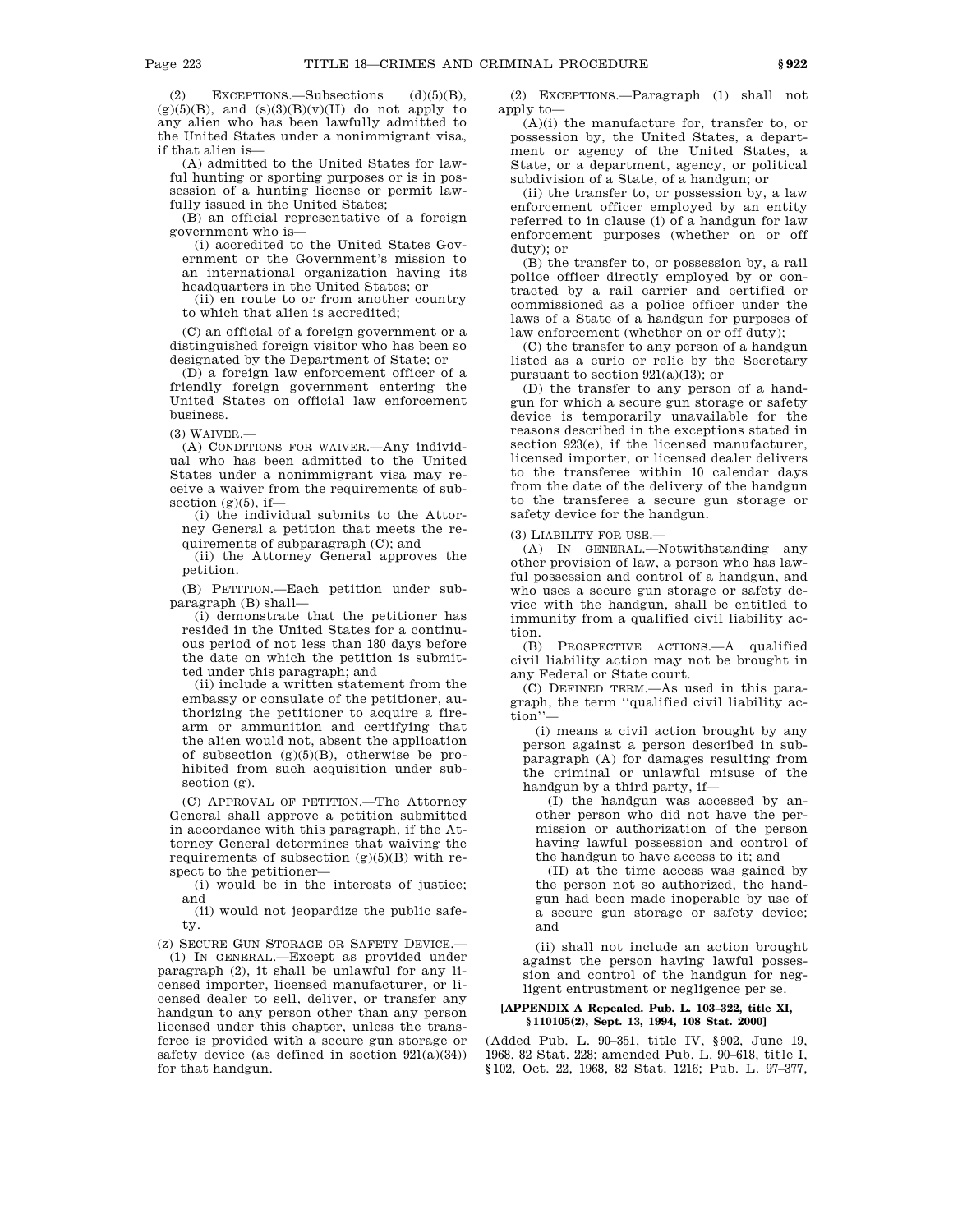title I, §165(a), Dec. 21, 1982, 96 Stat. 1923; Pub. L. 99–308, §102, May 19, 1986, 100 Stat. 451; Pub. L. 99–408, §2, Aug. 28, 1986, 100 Stat. 920; Pub. L. 99–514, §2, Oct. 22, 1986, 100 Stat. 2095; Pub. L. 100–649, §2(a), (f)(2)(A), Nov. 10, 1988, 102 Stat. 3816, 3818; Pub. L. 100–690, title VII, §7060(c), Nov. 18, 1988, 102 Stat. 4404; Pub. L. 101–647, title XVII, §1702(b)(1), title XXII, §§2201, 2202, 2204(b), title XXXV, §3524, Nov. 29, 1990, 104 Stat. 4844, 4856, 4857, 4924; Pub. L. 103–159, title I, §102(a)(1), (b), title III, §302(a)–(c), Nov. 30, 1993, 107 Stat. 1536, 1539, 1545; Pub. L. 103–322, title XI, §§110102(a), 110103(a), 110105(2), 110106, 110201(a), 110401(b), (c), 110511, 110514, title XXXII, §§320904, 320927, title XXXIII, §330011(i), Sept. 13, 1994, 108 Stat. 1996, 1998, 2000, 2010, 2014, 2019, 2125, 2131, 2145; Pub. L. 104–208, div. A, title I, §101(f) [title VI, §§657, 658(b)], Sept. 30, 1996, 110 Stat. 3009–314, 3009–369, 3009–372; Pub. L. 104–294, title VI, §603(b), (c)(1), (d)–(f)(1), (g), Oct. 11, 1996, 110 Stat. 3503, 3504; Pub. L. 105–277, div. A, §101(b) [title I, §121], Oct. 21, 1998, 112 Stat. 2681–50, 2681–71; Pub. L. 107–273, div. B, title IV, §4003(a)(1), Nov. 2, 2002, 116 Stat. 1811; Pub. L. 107–296, title XI, §1112(f)(4), (6), Nov. 25, 2002, 116 Stat. 2276; Pub. L. 109–92, §§5(c)(1), 6(a), Oct. 26, 2005, 119 Stat. 2099, 2101; Pub. L. 114–94, div. A, title XI, §11412(c)(2), Dec. 4, 2015, 129 Stat. 1688.)

## AMENDMENT OF SECTION

*Pub. L. 100–649, §2(f)(2)(A), Nov. 10, 1988, 102 Stat. 3818, as amended by Pub. L. 105–277, div. A, §101(h) [title VI, §649], Oct. 21, 1998, 112 Stat. 2681–480, 2681–528; Pub. L. 108–174, §1(1), Dec. 9, 2003, 117 Stat. 2481; Pub. L. 113–57, §1, Dec. 9, 2013, 127 Stat. 656, provided that, effective 35 years after the 30th day beginning after Nov. 10, 1988, subsection (p) of this section is repealed.*

# REFERENCES IN TEXT

The effective date of this chapter, referred to in subsec. (a)(3), is December 16, 1968.

Section 5845 of the Internal Revenue Code of 1986, referred to in subsecs.  $(a)(4)$  and  $(b)(4)$ , is classified to section 5845 of Title 26, Internal Revenue Code.

For date this subsection takes effect, referred to in subsec. (*o*)(2)(B), as May 19, 1986, see Effective Date of 1986 Amendment note, set out below.

The date of the enactment of this subsection and the date of the enactment of the Undetectable Firearms Act of 1988, referred to in subsec.  $(p)(2)(C)(i)$ ,  $(6)$ , respectively, are both the date of enactment of Pub. L. 100–649, which enacted subsec. (p) of this section and which was approved Nov. 10, 1988.

The date of enactment of this subsection, referred to in subsec. (s)(1), is the date of enactment of Pub. L. 103–159, which was approved Nov. 30, 1993.

Section 5812 of the Internal Revenue Code of 1986, referred to in subsecs.  $(s)(1)(E)$  and  $(t)(3)(B)$ , is classified to section 5812 of Title 26, Internal Revenue Code.

Section 1028 of this title, referred to in subsec. (s)(3)(A), was subsequently amended, and section  $1028(d)(1)$  no longer defines the term "identification" document''. However, such term is defined elsewhere in that section.

Section 102 of the Controlled Substances Act, referred to in subsec. (s)(3)(B)(iii), is classified to section 802 of Title 21, Food and Drugs.

Section 103 of the Brady Handgun Violence Prevention Act, referred to in subsec. (t)(1), is section 103 of Pub. L. 103–159, which is classified to section 40901 of Title 34, Crime Control and Law Enforcement.

## **AMENDMENTS**

2015—Subsec. (z)(2)(B). Pub. L. 114–94 substituted ''directly employed by or contracted by'' for ''employed by''.

2005—Subsec. (a)(7), (8). Pub. L. 109–92, §6(a), added pars. (7) and (8) and struck out former pars. (7) and (8) which related to prohibitions on the manufacture, importation, sale, and delivery of armor piercing ammunition.

Subsec. (z). Pub. L. 109–92, §5(c)(1), added subsec. (z). 2002—Subsecs. (a) to (c), (p)(2) to (4). Pub. L. 107–296, §1112(f)(6), substituted ''Attorney General'' for ''Secretary'' wherever appearing.

Subsec. (p)(5)(A). Pub. L. 107-296, §1112(f)(4), substituted ''after consultation with the Attorney General" for "after consultation with the Secretary'

Subsecs. (r), (s). Pub. L. 107–296, §1112(f)(6), substituted ''Attorney General'' for ''Secretary'' wherever appearing.

Subsec. (t)(1)(C). Pub. L. 107–273 substituted "1028(d)" for  $"1028(d)(1)"$ 

Subsecs. (t)(3), (5), (v), (w). Pub. L. 107–296, §1112(f)(6), substituted ''Attorney General'' for ''Secretary'' wherever appearing.

1998—Subsec. (d)(5). Pub. L. 105–277, §101(b) [title I, §121(1)], added par. (5) and struck out former par. (5) which read as follows: ''who, being an alien, is illegally or unlawfully in the United States;''.

Subsec. (g)(5). Pub. L. 105–277, §101(b) [title I, §121(2)], added par. (5) and struck out former par. (5) which read as follows: ''who, being an alien, is illegally or unlawfully in the United States;"

Subsec. (s)(3)(B)(v). Pub. L. 105–277, §101(b) [title I, §121(3)], added cl. (v) and struck out former cl. (v) which read as follows: "is not an alien who is illegally or unlawfully in the United States;''.

Subsec. (y). Pub. L. 105–277, §101(b) [title I, §121(4)], added subsec. (y).

1996—Pub. L. 104–294, §603(g), amended Appendix A by substituting ''Uberti 1866 Sporting Rifle'' for ''Uberti 1866 Sporting Rilfe'' in category designated ''Centerfire Rifles—Lever & Slide'', ''Sako FiberClass Sporter'' for White Level women, which is a category designated "Sako Fiberclass Sporter" in category designated ''Centerfire Rifles—Bolt Action'', ''Remington 870 SPS Special Purpose Magnum'' for ''Remington 879 SPS Special Purpose Magnum'' in category designated ''Shotguns—Slide Actions'', and ''E.A.A./Sabatti Falcon-Mon Over/Under'' for ''E.A.A/Sabatti Falcon-Mon Over/Under'' in category designated ''Shotguns—Over/ Unders''.

Subsec. (d)(9). Pub. L. 104–208, §101(f) [§658(b)(1)], added par. (9).

Subsec. (g)(7). Pub. L. 104–208, §101(f) [§658(b)(2)(A)], struck out "or" at end.

Subsec. (g)(8)(C)(ii). Pub. L. 104–294, §603(b), which directed the amendment of cl. (ii) by substituting a semicolon for the comma at end, could not be executed because of the prior amendment by Pub. L. 104–208, §101(f) [§658(b)(2)]. See below.

Pub. L. 104–208, §101(f) [§658(b)(2)(B)], substituted ''; or'' for comma at end.

Subsec. (g)(9). Pub. L. 104–208, §101(f) [§658(b)(2)(C)], added par. (9).

Subsec. (q). Pub. L. 104–208, §101(f) [title VI, §657], amended subsec. (q) generally. Prior to amendment, subsec. (q) made it unlawful, with certain exceptions, for an individual knowingly to possess a firearm at a place that the individual knew, or had reasonable cause to believe, was a school zone or knowingly, or with reckless disregard for the safety of another, to discharge or attempt to discharge a firearm at a place that the individual knew was a school zone.

Subsec. (s)(1). Pub. L. 104–294, §603(c)(1), amended directory language of Pub. L. 103–322, §320927. See 1994 Amendment note below.

Subsec. (s)(3)(B)(i). Pub. L. 104–208, §101(f) [title VI,  $§658(b)(3)$ , inserted ", and has not been convicted in any court of a misdemeanor crime of domestic violence'' before the semicolon.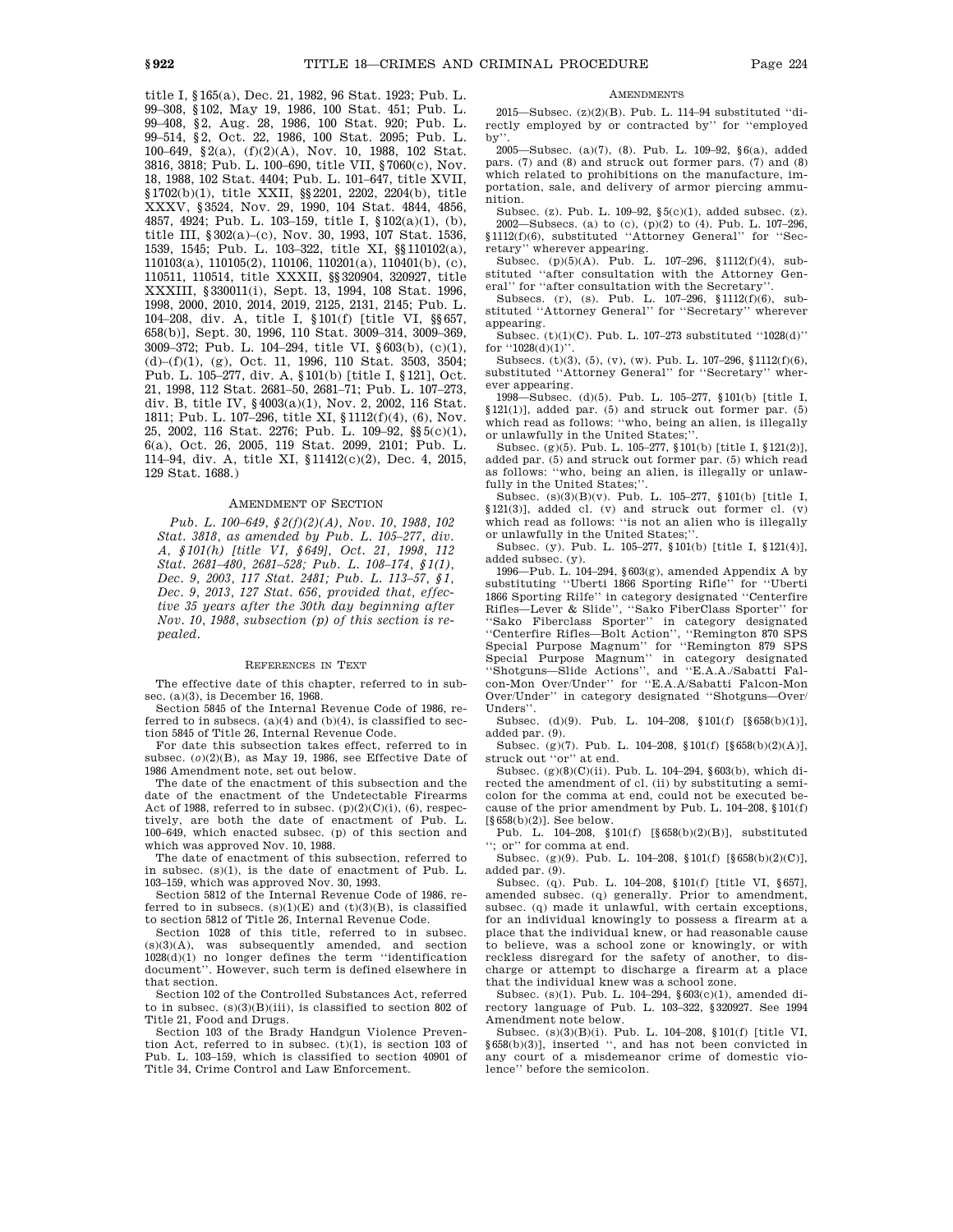Subsec. (t)(2). Pub. L. 104–294, §603(d), substituted "subsection (g) or (n)" for "section  $922(g)$  or (n)" in introductory provisions.

Subsec. (w)(4). Pub. L. 104–294, §603(e), substituted ''section 923(i) of this title'' for ''section 923(i) of title 18, United States Code,

Subsec. (x). Pub. L. 104–294, §603(f)(1), amended directory language of Pub. L. 103–322, §110201(a). See 1994 Amendment note below.

1994—Pub. L. 103–322, §110106, which added Appendix A specifying firearms that were not prohibited by subsec.  $(v)(1)$  at end of section, was repealed by Pub. L. 103-322, §110105(2). See Effective and Termination Dates of 1994 Amendment note below.

Subsec. (a)(9). Pub. L. 103–322, §110514, added par. (9). Subsec. (b)(1). Pub. L. 103–322, §330011(i), amended directory language of Pub. L. 101–647, §3524. See 1990 Amendment note below.

Subsec. (d)(8). Pub. L. 103–322, §110401(b), added par. (8).

Subsec. (g)(8). Pub. L. 103–322, §110401(c), added par. (8).

Subsec. (j). Pub. L. 103–322, §110511, amended subsec. (j) generally. Prior to amendment, subsec. (j) read as follows: ''It shall be unlawful for any person to receive, conceal, store, barter, sell, or dispose of any stolen firearm or stolen ammunition, or pledge or accept as security for a loan any stolen firearm or stolen ammunition, which is moving as, which is a part of, which constitutes, or which has been shipped or transported in, interstate or foreign commerce, knowing or having reasonable cause to believe that the firearm or ammunition was stolen.''

Subsec. (q). Pub. L. 103–322, §320904, added par. (1) and redesignated former pars. (1) to (3) as (2) to (4), respectively.

Subsec. (s)(1). Pub. L. 103–322, §320927, as amended by Pub. L. 104–294,  $§603(c)(1)$ , inserted "(other than the return of a handgun to the person from whom it was received)'' after ''handgun'' in introductory provisions.

Subsec. (v). Pub. L. 103–322, §110102(a), which added subsec. (v) prohibiting the manufacture, transfer, or possession of automatic assault weapons, was repealed by Pub. L. 103–322, §110105(2). See Effective and Termination Dates of 1994 Amendment note below.

Subsec. (w). Pub. L. 103–322, §110103(a), which added subsec. (w) prohibiting the transfer or possession of a large capacity ammunition feeding device, was repealed by Pub. L. 103–322, §110105(2). See Effective and Termination Dates of 1994 Amendment note below.

Subsec. (x). Pub. L. 103–322, §110201(a), as amended by

Pub. L. 104–294, §603(f)(1), added subsec. (x). 1993—Subsec. (e). Pub. L. 103–159, §302(a), inserted at end ''No common or contract carrier shall require or cause any label, tag, or other written notice to be placed on the outside of any package, luggage, or other container that such package, luggage, or other container contains a firearm.

Subsec. (f). Pub. L. 103–159, §302(b), designated existing provisions as par. (1) and added par. (2).

Subsec. (s). Pub. L. 103–159, §102(a)(1), added subsec. (s).

Subsec. (t). Pub. L. 103–159, §102(b), added subsec. (t). Subsec. (u). Pub. L. 103–159, §302(c), added subsec. (u).

1990—Subsec. (a)(5). Pub. L. 101–647, §2201, substituted ''does not reside in (or if the person is a corporation or other business entity, does not maintain a place of business in) the State in which the transferor resides;'' for ''resides in any State other than that in which the transferor resides (or other than that in which its place of business is located if the transferor is a corporation or other business entity);''.

Subsec. (b)(1). Pub. L. 101–647, §3524, as amended by Pub. L. 103–322, §330011(i), substituted semicolon for period at end.

Subsec. (j). Pub. L. 101–647,  $\S 2202(a),$  substituted ''which constitutes, or which has been shipped or transported in'' for ''or which constitutes''.

Subsec. (k). Pub. L. 101–647, §2202(b), inserted before period at end ''or to possess or receive any firearm which has had the importer's or manufacturer's serial number removed, obliterated, or altered and has, at any time, been shipped or transported in interstate or foreign commerce''.

Subsec. (q). Pub. L. 101–647, §1702(b)(1), added subsec. (q).

Subsec. (r). Pub. L. 101–647, §2204(b), added subsec. (r). 1988—Subsec. (g)(3). Pub. L. 100–690 inserted ''who'' before "is".

Subsec. (p). Pub. L. 100–649 added subsec. (p).

1986—Subsec. (a)(1). Pub. L. 99–308, §102(1), amended par. (1) generally. Prior to amendment, par. (1) read as follows: ''for any person, except a licensed importer, licensed manufacturer, or licensed dealer, to engage in the business of importing, manufacturing, or dealing in firearms or ammunition, or in the course of such business to ship, transport, or receive any firearm or ammunition in interstate or foreign commerce;

Subsec. (a)(2). Pub. L. 99–308, §102(2)(A), in provision preceding subpar. (A) struck out ''or ammunition'' after ''any firearm''.

Subsec. (a)(2)(A). Pub. L. 99–308, §102(2)(B), substituted ''licensed dealer, or licensed collector'' for ''or licensed dealer for the sole purpose of repair or customizing''.

Subsec. (a)(3)(B). Pub. L. 99–308, §102(3), substituted ''firearm'' for ''rifle or shotgun'' and ''with subsection (b)(3) of this section'' for ''with the provisions of subsection (b)(3) of this section''.

Subsec. (a)(4). Pub. L. 99–514 substituted ''Internal Revenue Code of 1986'' for ''Internal Revenue Code of 1954''.

Subsec. (a)(7), (8). Pub. L. 99–408 added pars. (7) and (8).

Subsec. (b)(2). Pub. L. 99–308, §102(4)(A), struck out 'or ammunition'' after "firearm" in two places.

Subsec. (b)(3)(A). Pub. L. 99–308, §102(4)(B), inserted a new cl. (A) and struck out former cl. (A) which provided that par. (3) ''shall not apply to the sale or delivery of a rifle or shotgun to a resident of a State contiguous to the State in which the licensee's place of business is located if the purchaser's State of residence permits such sale or delivery by law, the sale fully complies with the legal conditions of sale in both such contiguous States, and the purchaser and the licensee have, prior to the sale, or delivery for sale, of the rifle or shotgun, complied with all of the requirements of section 922(c) applicable to intrastate transactions other than at the licensee's business premises,'

Subsec. (b)(3)(B), (C). Pub. L. 99–308, §102(4)(C), (D), inserted "and" before "(B)" and struck out cl. (C), which provided that par. (3) ''shall not preclude any person who is participating in any organized rifle or shotgun match or contest, or is engaged in hunting, in a State other than his State of residence and whose rifle or shotgun has been lost or stolen or has become inoperative in such other State, from purchasing a rifle or shotgun in such other State from a licensed dealer if such person presents to such dealer a sworn statement (i) that his rifle or shotgun was lost or stolen or became inoperative while participating in such a match or contest, or while engaged in hunting, in such other State, and (ii) identifying the chief law enforcement officer of the locality in which such person resides, to whom such licensed dealer shall forward such statement by registered mail''.

Subsec. (b)(4). Pub. L. 99–514 substituted ''Internal Revenue Code of 1986'' for ''Internal Revenue Code of 1954''.

Subsec. (b)(5). Pub. L. 99–308, §102(4)(E), substituted ''or armor-piercing ammunition'' for ''or ammunition except .22 caliber rimfire ammunition''.

Subsec. (d). Pub. L. 99–308, §102(5)(A), substituted ''person'' for ''licensed importer, licensed manufac-turer, licensed dealer, or licensed collector'' in provision preceding par. (1).

Subsec. (d)(3). Pub. L. 99–308, §102(5)(B), amended par. (3) generally. Prior to amendment, par. (3) read as follows: ''is an unlawful user of or addicted to marihuana or any depressant or stimulant drug (as defined in sec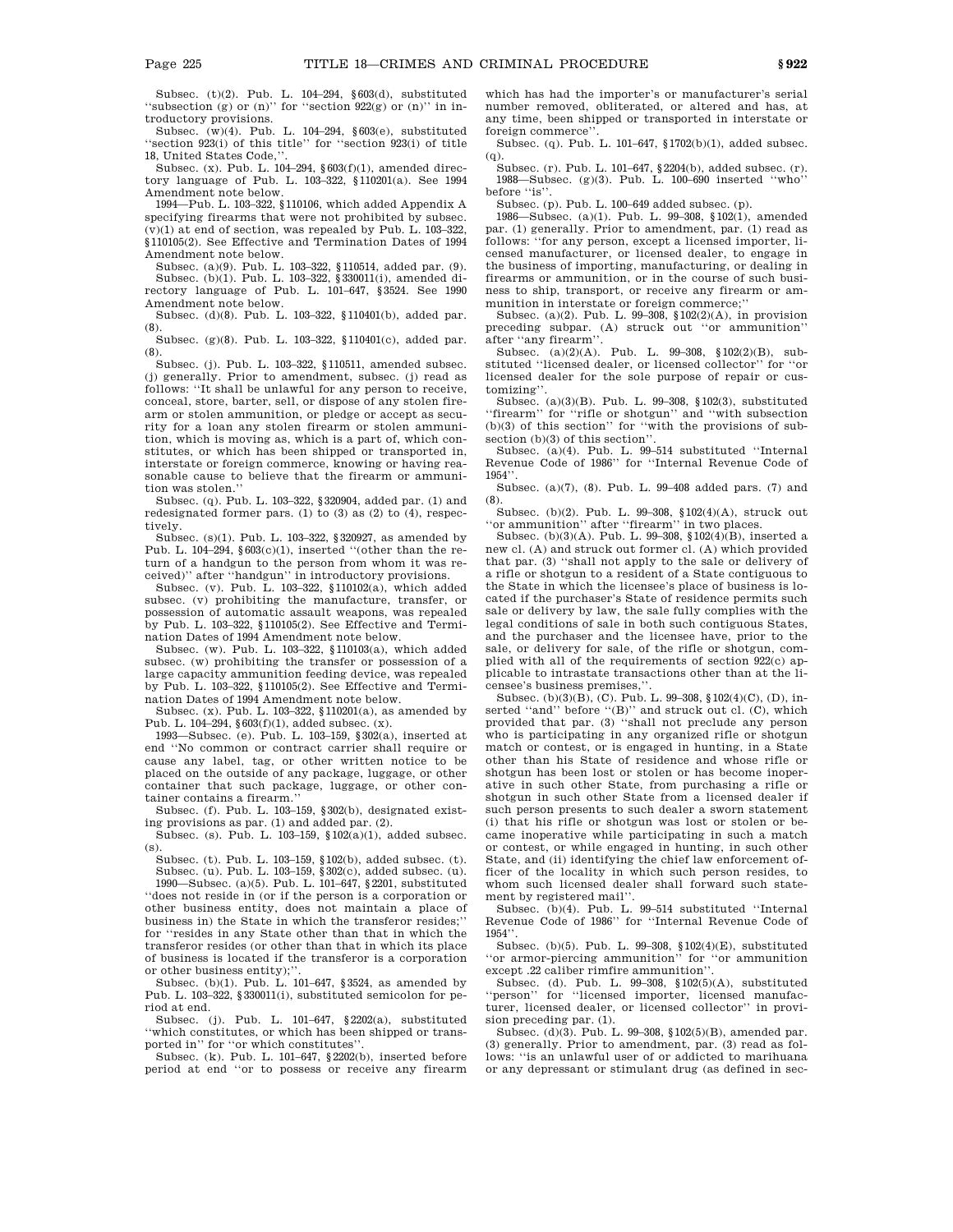tion 201(v) of the Federal Food, Drug, and Cosmetic Act) or narcotic drug (as defined in section 4731(a) of the Internal Revenue Code of 1954); or''.

Subsec. (d)(5) to (7). Pub. L. 99–308, §102(5)(C), (D), added pars. (5) to (7).

Subsec. (g). Pub. L. 99–308, §102(6)(D), in concluding provision substituted ''in interstate or foreign commerce, or possess in or affecting commerce, any firearm or ammunition; or to receive any firearm or ammunition which has been shipped or transported in interstate or foreign commerce'' for ''any firearm or ammunition in interstate or foreign commerce''.

Subsec. (g)(1). Pub. L. 99–308, §102(6)(A), struck out ''is under indictment for, or who'' after ''who''.

Subsec. (g)(3). Pub. L. 99–308, §102(6)(B), amended par. (3) generally. Prior to amendment, par. (3) read as follows: ''who is an unlawful user of or addicted to marihuana or any depressant or stimulant drug (as defined in section 201(v) of the Federal Food, Drug, and Cosmetic Act) or narcotic drug (as defined in section 4731(a) of the Internal Revenue Code of 1954); or'

Subsec. (g)(5) to (7). Pub. L. 99–308, §102(6)(C), added pars. (5) to (7).

Subsec. (h). Pub. L. 99–308, §102(7), amended subsec. (h) generally. Prior to amendment, subsec. (h) read as follows: ''It shall be unlawful for any person—

''(1) who is under indictment for, or who has been convicted in any court of, a crime punishable by imprisonment for a term exceeding one year;

(2) who is a fugitive from justice;

''(3) who is an unlawful user of or addicted to marihuana or any depressant or stimulant drug (as defined in section 201(v) of the Federal Food, Drug, and Cosmetic Act) or narcotic drug (as defined in section 4731(a) of the Internal Revenue Code of 1954); or

''(4) who has been adjudicated as a mental defective or who has been committed to any mental institution;

to receive any firearm or ammunition which has been shipped or transported in interstate or foreign commerce.'

Subsec. (n). Pub. L. 99–308, §102(8), added subsec. (n). Subsec. (*o*). Pub. L. 99–308, §102(9), added subsec. (*o*). 1982—Subsec. (b)(5). Pub. L. 97–377 inserted ''except .22

caliber rimfire ammunition'' after ''or ammunition''. 1968—Subsec. (a)(1). Pub. L. 90–618 reenacted par. (1)

without change.

Subsec. (a)(2). Pub. L. 90–618 added licensed collectors to the enumerated list of licensees subject to the provisions of this chapter, struck out exemption for the shipment or transportation in interstate or foreign commerce for rifles or shotguns, and inserted exemption authorizing an individual to mail a lawfully owned firearm to the specified licensees for the sole purpose of repair or customizing.

Subsec. (a)(3). Pub. L. 90–618 added licensed collectors to the enumerated list of licensees, struck out exemption for shotguns or rifles purchased or otherwise obtained outside the state of residence of the recipient, struck out provision making it unlawful for any person to purchase or otherwise obtain outside his state of residence any firearm which it would be unlawful for him to purchase or possess in that state, and provided for exemptions when any person outside of his state of residence acquires a firearm by bequest or interstate succession and transports the firearm or otherwise receives it in his state of residence, if it is lawful for such person to purchase or possess such firearm in his state of residence, when a rifle or shotgun is obtained in conformity with the provisions of subsec. (b)(3) of this section, and when any firearm has been acquired in any state prior to the effective date of this chapter.

Subsec. (a)(4). Pub. L. 90–618 added licensed collectors to the enumerated list of licensees, and provided that the transporting of the specified articles be authorized by the Secretary when consistent with public safety and necessity.

Subsec. (a)(5). Pub. L. 90–618 added licensed collectors to the enumerated list of exempted licensees, prohibited the transfer, etc., of any firearm when the transferor has reasonable cause to believe that the transferee resides in a State other than that in which the transferor resides, and substituted provisions which exempted the transfer, transportation, or delivery of firearms incident to a bequest or intestate succession and the loan or rental of firearms to any person for temporary use for lawful sporting purposes for provisions which exempted the transfer of shotguns or rifles and prohibited the transfer, etc., of any firearm which the transferee could not lawfully purchase or possess in accord with the applicable laws, regulations or ordinances of the state or political subdivision in which the transferee resides.

Subsec. (a)(6). Pub. L. 90–618 added licensed collectors to the enumerated list of licensees, and extended the provisions to include the acquisition or attempted acquisition of ammunition.

Subsec. (b). Pub. L. 90–618, in provision preceding par. (1), added licensed collectors to the enumerated list of licensees.

Subsec. (b)(1). Pub. L. 90–618 substituted provisions making it unlawful to sell or deliver any firearm or ammunition to any individual who the licensee knows or has reasonable cause to believe is less than 18, and to sell or deliver any firearm, other than a rifle or shotgun, or ammunition, other than ammunition for a rifle or shotgun, to any individual who the licensee knows or has reasonable cause to believe is less than 21, for provisions making it unlawful to sell or deliver any firearm to any individual who the licensee knows or has reasonable cause to believe is less than 21, if the firearm is other than a shotgun or rifle.

Subsec. (b)(2). Pub. L. 90–618 extended the prohibition to include the sale or delivery of ammunition to any person where the purchase or possession by such person of such ammunition would be unlawful, and struck out ''or in the locality in which such person resides'' after "or other disposition."

Subsec. (b)(3). Pub. L. 90–618 inserted the exemptions to the prohibition against the sale or delivery of any firearm to any person who the licensee knows or has reasonable cause to believe does not reside in the state in which the licensee's place of business is located.

Subsec. (b)(4). Pub.  $\hat{L}$ . 90–618 substituted provisions making it unlawful to sell or deliver any of the specified articles, except as specifically authorized by the Secretary as consistent with public safety and necessity, for provisions making it unlawful to sell or deliver any of the specified articles, unless the transferor has obtained a sworn statement executed by the principal law enforcement officer of the locality in which the transferee resides stating that such person's receipt or possession would not be unlawful, and that the receipt or possession is intended for lawful purposes, with such sworn statement to be retained by the licensee as part of the records required to be kept under this chapter.

Subsec. (b)(5). Pub. L. 90–618 extended the prohibition to include the sale or delivery of ammunition and, in the material following subsec. (b)(5), added licensed collectors to the enumerated list of licensees, and the provision that subsec. (b)(4) shall not apply to a sale or delivery to any research organization designated by the Secretary.

Subsecs. (c), (d). Pub. L. 90–618 added subsec. (c), redesignated former subsec. (c) as (d), added licensed collectors to the enumerated list of licensees, extended the prohibition against disposal of firearms or ammunition to include the disposal by any person who is an unlawful user of or addicted to marihuana or any depressant, stimulant, or narcotic drug, or any person who has been adjudicated a mental defective or has been committed to any mental institution, and inserted ''or ammunition'' after ''the sale or disposition of a firearm''. Former subsec. (d) redesignated (f).

Subsec. (e). Pub. L. 90–618 added subsec. (e). Former subsec. (e) redesignated (g).

Subsec. (f). Pub. L. 90–618 redesignated former subsec. (d) as (f) and extended the prohibition against transportation or delivery to include ammunition. Former subsec. (f) redesignated (h).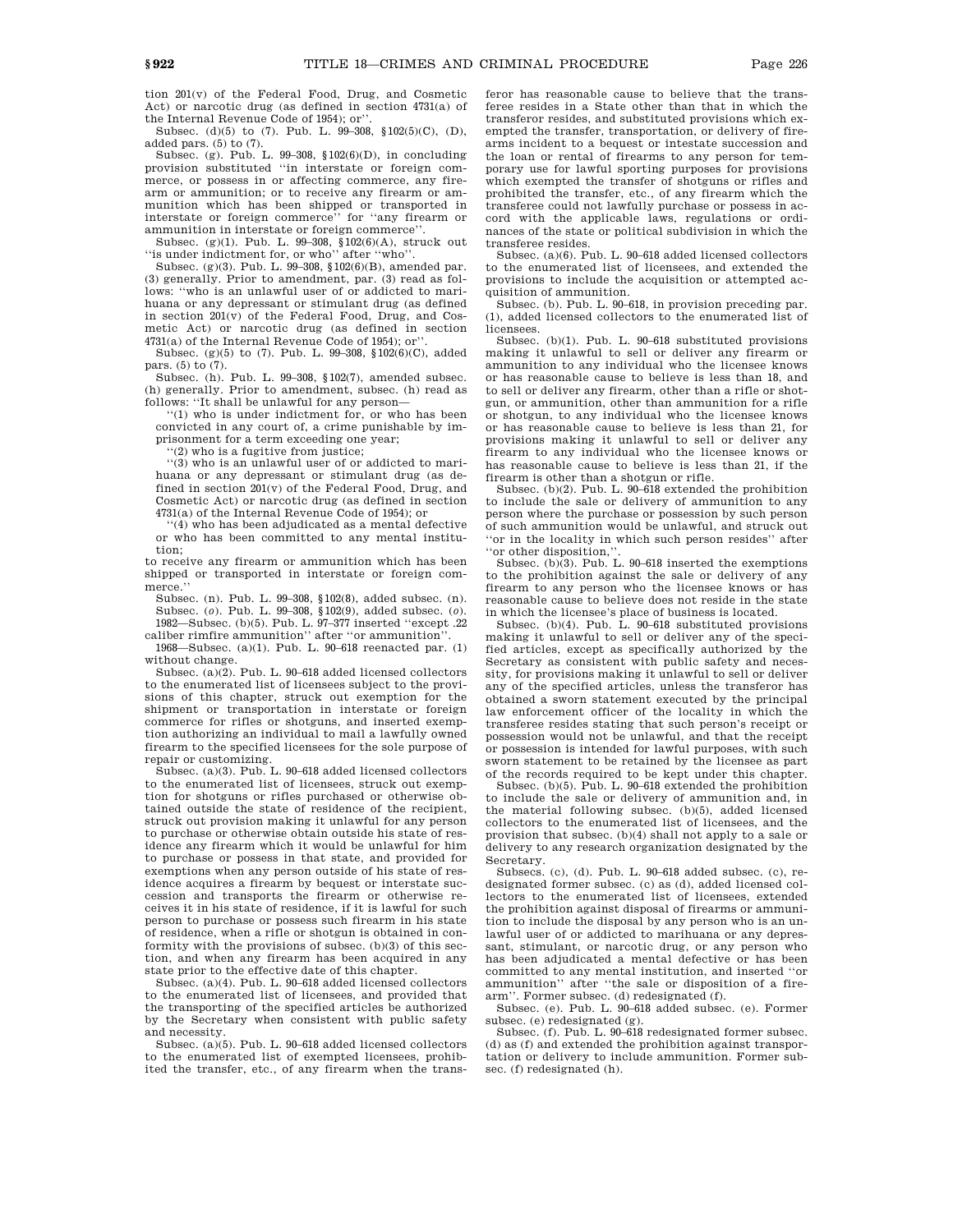Subsec. (g). Pub. L. 90–618 redesignated former subsec. (e) as (g) and extended the prohibition against the shipment or transportation of firearms or ammunition to include the shipment or transportation by any persons who is an unlawful user of or addicted to marihuana or any depressant, stimulant, or narcotic drug, or any person who has been adjudicated a mental defective or has been committed to a mental institution. Former subsec. (g) redesignated (i).

Subsec. (h). Pub. L. 90–618 redesignated former subsec. (f) as (h) and extended the prohibition against the receipt of any firearms or ammunition to include the receipt by any person who is an unlawful user of or addicted to marihuana or any depressant, stimulant, or narcotic drug, or any person who has been adjudicated a mental defective or has been committed to any mental institution. Former subsec. (h) redesignated (j).

Subsec. (i). Pub. L. 90–618 redesignated former subsec. (g) as (i) and substituted ''that the firearm or ammunition was'' for ''the same to have been''. Former subsec. (i) redesignated (k).

Subsec. (j). Pub. L. 90–618 redesignated former subsec. (h) as (j) and substituted ''which is moving as, which is a part of,'' for ''moving as or which is a part of'' and ''that the firearm or ammunition was'' for ''the same to have been''. Former subsec. (j) redesignated (*l*).

Subsec. (k). Pub. L. 90–618 redesignated former subsec. (i) as (k). Former subsec. (k) redesignated (m).

Subsec. (*l*). Pub. L. 90–618 redesignated former subsec. (j) as (*l*).

Subsec. (m). Pub. L. 90–618 redesignated former subsec. (k) as (m) and added licensed collectors to the enumerated list of licensees.

# CHANGE OF NAME

Reference to the Director of Central Intelligence or the Director of the Central Intelligence Agency in the Director's capacity as the head of the intelligence community deemed to be a reference to the Director of National Intelligence. Reference to the Director of Central Intelligence or the Director of the Central Intelligence Agency in the Director's capacity as the head of the Central Intelligence Agency deemed to be a reference to the Director of the Central Intelligence Agency. See section  $1081(\mathrm{a}),$  (b) of Pub. L.  $108\text{--}458,$  set out as a note under section 3001 of Title 50, War and National Defense.

Post Office Department, referred to in subsec. (c)(2), redesignated United States Postal Service pursuant to Pub. L. 91–375, §6(*o*), Aug. 12, 1970, 84 Stat. 733, set out as a note preceding section 101 of Title 39, Postal Service.

#### EFFECTIVE DATE OF 2015 AMENDMENT

Amendment by Pub. L. 114–94 effective Oct. 1, 2015, see section 1003 of Pub. L. 114–94, set out as a note under section 5313 of Title 5, Government Organization and Employees.

#### EFFECTIVE DATE OF 2005 AMENDMENT

Pub. L. 109–92, §5(d), Oct. 26, 2005, 119 Stat. 2101, provided that: ''This section [amending this section and section 924 of this title and enacting provisions set out as notes under this section and section 921 of this title] and the amendments made by this section shall take effect 180 days after the date of enactment of this Act [Oct. 26, 2005].

#### EFFECTIVE DATE OF 2002 AMENDMENT

Amendment by Pub. L. 107–296 effective 60 days after Nov. 25, 2002, see section 4 of Pub. L. 107–296, set out as an Effective Date note under section 101 of Title 6, Domestic Security.

#### EFFECTIVE DATE OF 1996 AMENDMENT

Pub. L. 104–294, title VI, §603(c)(2), Oct. 11, 1996, 110 Stat. 3503, provided that: ''The amendment made by paragraph (1) [amending this section] shall take effect as if the amendment had been included in section 320927

of the Act referred to in paragraph (1) [Pub. L. 103–322] on the date of the enactment of such Act [Sept. 13, 1994].''

Pub. L. 104–294, title VI, §603(f)(2), Oct. 11, 1996, 110 Stat. 3503, provided that: ''The amendment made by paragraph (1) [amending this section] shall take effect as if the amendment had been included in section 110201 of the Act referred to in paragraph (1) [Pub. L. 103–322] on the date of the enactment of such Act [Sept. 13, 1994].''

Pub. L. 104–294, title VI, §603(i)(2), Oct. 11, 1996, 110 Stat. 3504, which provided that the amendment made by section 603(i)(1) of Pub. L. 104–294, which amended provisions that have been editorially reclassified as sections 40302 and 40901 of Title 34, Crime Control and Law Enforcement, was to take effect as if the amendment had been included in section 210603(b) of Pub. L. 103–322 on Sept. 13, 1994, was editorially reclassified and is set out as a note under section 40302 of Title 34.

# EFFECTIVE AND TERMINATION DATES OF 1994 AMENDMENT

Amendment by sections 110102(a), 110103(a), and 110106 of Pub. L. 103–322 repealed 10 years after Sept. 13, 1994, see section 110105(2) of Pub. L. 103–322, formerly set out

as a note under section 921 of this title. Pub. L. 103–322, title XXXIII, §330011(i), Sept. 13, 1994, 108 Stat. 2145, provided that the amendment made by that section is effective as of the date on which section 3524 of Pub. L. 101–647 took effect.

### EFFECTIVE DATE OF 1990 AMENDMENT

Amendment by section 1702(b)(1) of Pub. L. 101–647 applicable to conduct engaged in after the end of the 60 day period beginning on Nov. 29, 1990, see section 1702(b)(4) of Pub. L. 101–647, set out as a note under section 921 of this title.

## EFFECTIVE DATE OF 1988 AMENDMENT; SUNSET PROVISION

Pub. L. 100–649, §2(f), Nov. 10, 1988, 102 Stat. 3818, as amended by Pub. L. 101–647, title XXXV, §3526(b), Nov. 29, 1990, 104 Stat. 4924; Pub. L. 105–277, div. A, §101(h) [title VI, §649], Oct. 21, 1998, 112 Stat. 2681–480, 2681–528; Pub. L. 108–174, §1, Dec. 9, 2003, 117 Stat. 2481; Pub. L.

113–57, §1, Dec. 9, 2013, 127 Stat. 656, provided that: ''(1) EFFECTIVE DATE.—This Act and the amendments made by this Act [amending this section and sections 924 and 925 of this title and enacting provisions set out as notes under this section, section 921 of this title, and section 1356 of former Title 49, Transportation] shall take effect on the 30th day beginning after the date of the enactment of this Act [Nov. 10, 1988].

''(2) Sunset.—Effective 35 years after the effective date of this Act—

''(A) subsection (p) of section 922 of title 18, United States Code, is hereby repealed;

''(B) subsection (f) of section 924 of such title is hereby repealed and subsections (g) through (*o*) of such section are hereby redesignated as subsections (f) through (n), respectively;

'(C) subsection (f) of section 925 of such title is

hereby repealed; ''(D) section 924(a)(1) of such title is amended by striking 'this subsection, subsection (b), (c), or (f) of this section, or in section 929' and inserting 'this chapter'; and

 $\widetilde{E}$ ) section 925(a) of such title is amended-

''(i) in paragraph (1), by striking 'and provisions relating to firearms subject to the prohibitions of section 922(p)'; and

''(ii) in paragraph (2), by striking ', except for provisions relating to firearms subject to the prohibitions of section 922(p),'; and

''(iii) in each of paragraphs (3) and (4), by striking 'except for provisions relating to firearms subject to the prohibitions of section  $922(p)$ ,'.'

#### EFFECTIVE DATE OF 1986 AMENDMENT

Amendment by section 102(1)–(8) of Pub. L. 99–308 effective 180 days after May 19, 1986, and amendment by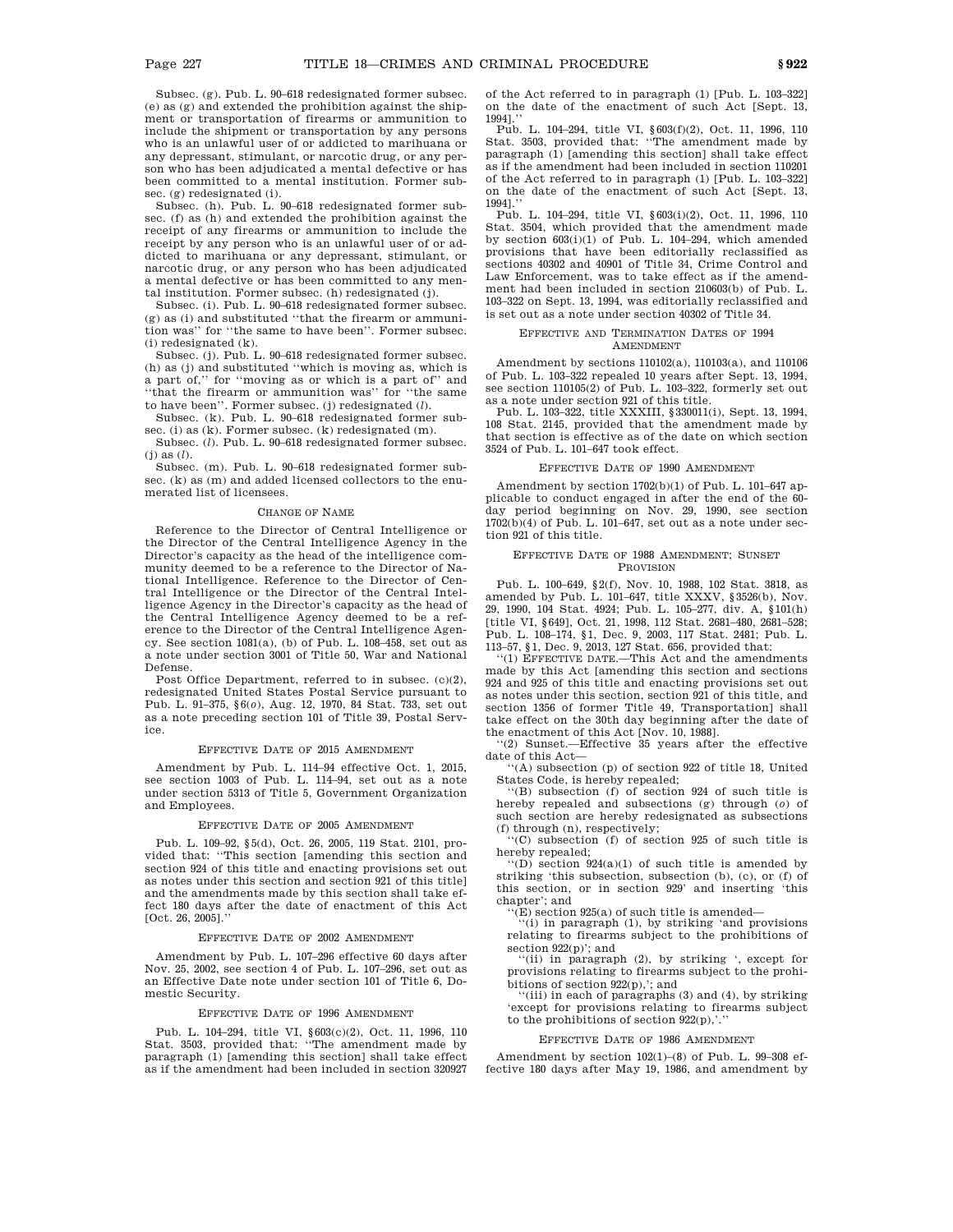section 102(9) of Pub. L. 99–308 effective May 19, 1986, see section 110(a), (c) of Pub. L. 99–308, set out as a note under section 921 of this title.

# EFFECTIVE DATE OF 1968 AMENDMENT

Amendment by Pub. L. 90–618 effective Dec. 16, 1968, except subsec. (*l*) effective Oct. 22, 1968, see section 105 of Pub. L. 90–618, set out as a note under section 921 of this title.

#### EFFECTIVE DATE

Section effective 180 days after June 19, 1968, see section 907 of Pub. L. 90–351, set out as a note under section 921 of this title.

### PURPOSES

Pub. L. 109–92, §5(b), Oct. 26, 2005, 119 Stat. 2099, provided that: ''The purposes of this section [amending this section and section 924 of this title and enacting provisions set out as notes under this section and section 921 of this title] are—

'(1) to promote the safe storage and use of handguns by consumers;

''(2) to prevent unauthorized persons from gaining access to or use of a handgun, including children who may not be in possession of a handgun; and

 $(3)$  to avoid hindering industry from supplying firearms to law abiding citizens for all lawful purposes, including hunting, self-defense, collecting, and competitive or recreational shooting.''

[For definition of ''person'' as used in section 5(b) of Pub. L. 109–92, set out above, see section 7903 of Title 15, Commerce and Trade.]

## LIABILITY; EVIDENCE

Pub. L. 109–92, §5(c)(3), Oct. 26, 2005, 119 Stat. 2101, provided that:

''(A) LIABILITY.—Nothing in this section [amending this section and section 924 of this title and enacting provisions set out as notes under this section and section 921 of this title] shall be construed to—

''(i) create a cause of action against any Federal firearms licensee or any other person for any civil liability; or

''(ii) establish any standard of care.

''(B) EVIDENCE.—Notwithstanding any other provision of law, evidence regarding compliance or noncompliance with the amendments made by this section shall not be admissible as evidence in any proceeding of any court, agency, board, or other entity, except with respect to an action relating to section 922(z) of title 18, United States Code, as added by this subsection.

''(C) RULE OF CONSTRUCTION.—Nothing in this paragraph shall be construed to bar a governmental action to impose a penalty under section 924(p) of title 18, United States Code, for a failure to comply with section 922(z) of that title.''

[For definition of "person" as used in section  $5(c)(3)$ of Pub. L. 109–92, set out above, see section 7903 of Title 15, Commerce and Trade.]

# CRIMINAL BACKGROUND CHECKS FOR PERSONS OFFERING FIREARM AS COLLATERAL

Pub. L. 112–55, div. B, title V, §511, Nov. 18, 2011, 125 Stat. 632, which prohibited the use of funds appropriated pursuant to div. B of Pub. L. 112–55 for the implementation of any criminal background check system that does not require the destruction of personally identifying information of persons not prohibited from possessing or receiving firearms, was editorially reclassified (along with prior similar provisions) and is set out as a note under section 40901 of Title 34, Crime Control and Law Enforcement.

AVAILABILITY OF VIOLENT CRIME REDUCTION TRUST FUND TO FUND ACTIVITIES AUTHORIZED BY BRADY HANDGUN VIOLENCE PREVENTION ACT AND NATIONAL CHILD PROTECTION ACT OF 1993

Pub. L. 103–322, title XXI, §210603(a), Sept. 13, 1994, 108 Stat. 2074, which provided that certain amounts authorized in sections  $40103(b)$ ,  $40302(2)$ , and  $40901(k)$  of Title 34, Crime Control and Law Enforcement, may be appropriated from the Violent Crime Reduction Trust Fund, was repealed by Pub. L. 109–162, title XI, §1154(b)(4), Jan. 5, 2006, 119 Stat. 3113.

## NATIONAL INSTANT CRIMINAL BACKGROUND CHECK **SYSTEM**

Pub. L. 110–180, Jan. 8, 2008, 121 Stat. 2559, known as the NICS Improvement Amendments Act of 2007, which enhanced the requirement that Federal departments and agencies provide relevant information to the National Instant Criminal Background Check System, was transferred or omitted as follows:

Section 1 was editorially reclassified as a note under section 10101 of Title 34, Crime Control and Law Enforcement;

Sections 2 and 3 were editorially reclassified as sections 40902 and 40903, respectively, of Title 34;

Titles I (§101 et seq.), II (§201), and III (§301) were editorially reclassified as subchapter I (§40911 et seq.), subchapter II (§40931), and subchapter III (§40941), respectively, of chapter 409 of Title 34; and

Title IV (§401) was omitted from the Code as obsolete. Pub. L. 103–159, title I, §103, Nov. 30, 1993, 107 Stat. 1541, as amended by Pub. L. 103–322, title XXI, §210603(b), Sept. 13, 1994, 108 Stat. 2074; Pub. L. 104–294, title VI, §603(h), (i)(1), Oct. 11, 1996, 110 Stat. 3504; Pub. L. 110–180, title I, §101(a), Jan. 8, 2008, 121 Stat. 2561, which provided for the establishment of a national instant criminal background check system, was editorially reclassified as section 40901 of Title 34, Crime Control and Law Enforcement.

FUNDING FOR IMPROVEMENT OF CRIMINAL RECORDS

Pub. L. 103–159, title I, §106(b), Nov. 30, 1993, 107 Stat. 1544, as amended by Pub. L. 103–322, title XXI, §210603(b), Sept. 13, 1994, 108 Stat. 2074; Pub. L. 104–294, title VI, §603(i)(1), Oct. 11, 1996, 110 Stat. 3504, which directed the Attorney General to provide grants to States for the improvement of criminal history record systems, was editorially reclassified as section 40302 of Title 34, Crime Control and Law Enforcement.

#### GUN-FREE ZONE SIGNS

Pub. L. 101–647, title XVII, §1702(b)(5), Nov. 29, 1990, 104 Stat. 4845, provided that: ''Federal, State, and local authorities are encouraged to cause signs to be posted around school zones giving warning of prohibition of the possession of firearms in a school zone.''

# IDENTIFICATION OF FELONS AND OTHER PERSONS INELIGIBLE TO PURCHASE HANDGUNS

Pub. L. 100–690, title VI, §6213, Nov. 18, 1988, 102 Stat. 4360, which required the Attorney General to develop a system to identify felons and other persons ineligible to purchase firearms, was editorially reclassified and is set out as a note under section 40901 of Title 34, Crime Control and Law Enforcement.

STUDIES TO IDENTIFY EQUIPMENT CAPABLE OF DISTIN-GUISHING SECURITY EXEMPLAR FROM OTHER METAL OBJECTS LIKELY TO BE CARRIED ON ONE'S PERSON

Pub. L. 100–649, §2(e), Nov. 10, 1988, 102 Stat. 3817, provided that: ''The Attorney General, the Secretary of the Treasury, and the Secretary of Transportation shall each conduct studies to identify available stateof-the-art equipment capable of detecting the Security Exemplar (as defined in section  $922(p)(2)(C)$  of title 18, United States Code) and distinguishing the Security Exemplar from innocuous metal objects likely to be carried on one's person. Such studies shall be completed within 6 months after the date of the enactment of this Act [Nov. 10, 1988] and shall include a schedule providing for the installation of such equipment at the earliest practicable time at security checkpoints maintained or regulated by the agency conducting the study. Such equipment shall be installed in accordance with each schedule. In addition, such studies may in